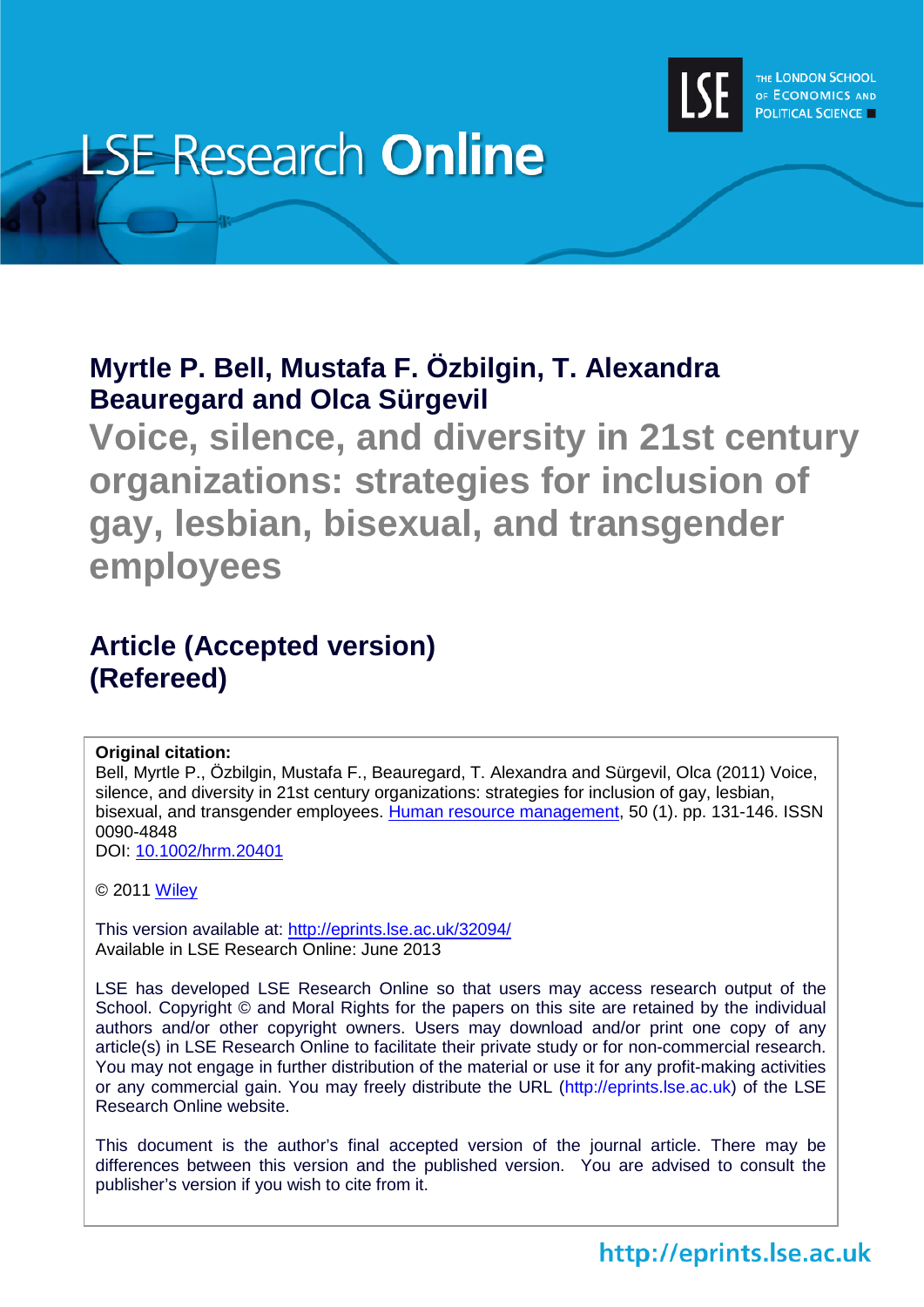VOICE, SILENCE, AND DIVERSITY IN 21<sup>st</sup> CENTURY ORGANIZATIONS: STRATEGIES FOR INCLUSION OF GAY, LESBIAN, BISEXUAL, AND TRANSGENDER EMPLOYEES

#### **MYRTLE P. BELL, MUSTAFA F. ÖZBILGIN, T. ALEXANDRA BEAUREGARD, AND OLCA SÜRGEVIL**

Employee voice has been largely examined as a universal concept in unionized and non-unionized settings, with insuffi cient attention to diversity of workers (Rank, 2009). As invisible minorities, gay, lesbian, bisexual, and transgender (GLBT) employees provide a valuable focal point from which to examine employee voice mechanisms. Positing that GLBT employees are often silenced by what is perceived as "normal" in work organizations, this paper identifi es some of the negative consequences of this silencing and proposes ways in which the voices of GLBT employees and other invisible minorities can be heard. With its relevance to policies and practices in other organizations, the "Don't ask; don't tell" policy of the U.S. military is used as a lens through which to analyze voice, silence, and GLBT employees in other organizations. Heterosexist environments can foster organizational climates of silence, where the feeling that speaking up is futile or dangerous is widespread among employees. Specifi c recommendations are provided for HR managers to facilitate the expression of voice for GLBT employees in today's increasingly diverse organizations.

<span id="page-1-0"></span>*Keywords:* sexual orientation; GLBT; diversity; voice; silence; inclusion; gay, lesbian, bisexual, and transgender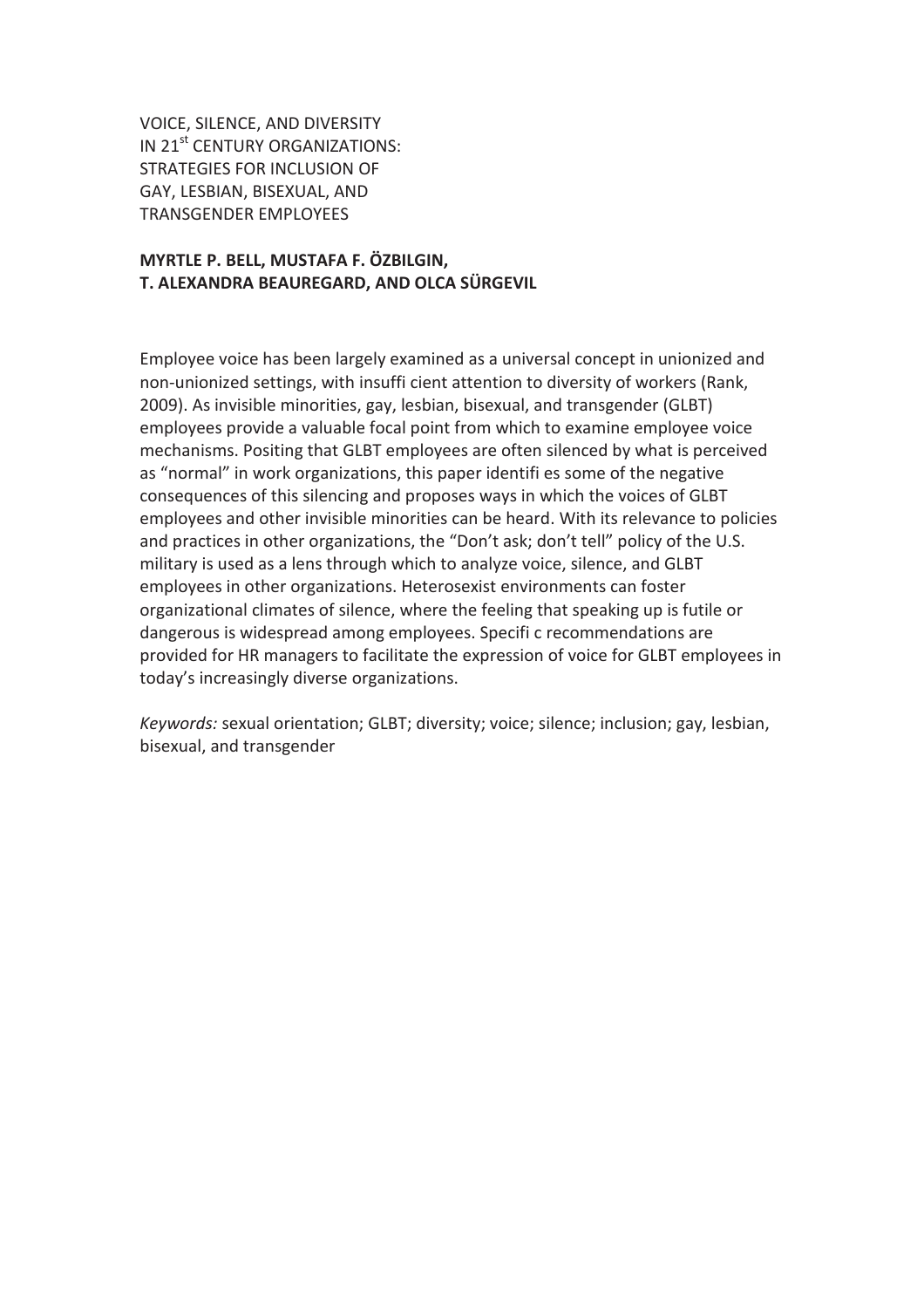In the May 2009 issue of DiversityInc., a PriceWaterhouseCoopers (PWC) advertisement on the prominent inside front cover focused on voice, silence, and diversity. Although sexual orientation was not explicitly mentioned, it was implied by the speaker's struggle with whether to answer a simple question commonly exchanged among colleagues. *"I wonder if people really want to know how I spent my weekend?" "When they ask me, I sometimes avoid the question." "When I focus too much on what people might think, I'm not being true to myself." "When I am true to myself, I worry that people will only see what I am rather than who I am." ("Who am I?"*, 2009 [Advertisement]). The ad directs interested readers to PWC's diversity website, which describes PWC as "A culture where every voice matters" (http://www.pwc.com/us/en/about-us/diversity/pwc-diversity.jhtml).

Hirschman (1970) defined voice as "any attempt at all to change, rather than to escape from, an objectionable state of affairs, whether through individual or collective petition to the management directly in charge, through appeal to a higher authority with the intention of forcing a change in management, or through various types of actions and protests, including those that are meant to mobilize public opinion" (p. 30). Most studies of employee voice to date have drawn on Hirschman's framing and have often treated voice as a universal concept that applies to all workers. As such, the voices of minorities in general and gay, lesbian, bisexual, and transgender (GLBT) employees in particular have been neglected in much of the academic research on employee voice. Furthermore, partly due to their invisibility, overt discrimination, and lack of widespread protective legislation, GLBT employees are at high risk of silencing at work. In this context, they experience double jeopardy - diminished voice at work and limited research attention on their voice experiences. Creed (2003) argued that "it matters whose voices and silence we consider; the natures of both voice and silence may vary across identity groups that have different historical legacies of oppression and avenues of resistance" (p. 1507). This paper identifies the voices and silence of GLBT employees.

This paper proposes that it is particularly compelling to study voice (and silence) when the "objectionable state of affairs" at work is directly relevant to something that is invisible, but which is at the core of workers' identity, such as sexual orientation. We examine relationships between employee voice mechanisms and the increasing diversity of workforces, with a particular focus on GLBT employees, who are often silenced by what is perceived as "normal" in formal organizations. We consider some of the negative consequences of this silencing and propose ways in which the voices of GLBT employees and other invisible minorities can be heard. We begin by positing that sexual orientation is an invisible, but important, aspect of diversity. Next, we analyze voice, silence, and GLBT employees, focusing on the "Don't ask; don't tell" policy of the U.S. military. We demonstrate its relevance, however, to policies and practices that silence GLBT individuals in many other organizations and national contexts. Lastly, we provide specific recommendations for HR managers seeking to give voice to GLBT employees in increasingly diverse organizations.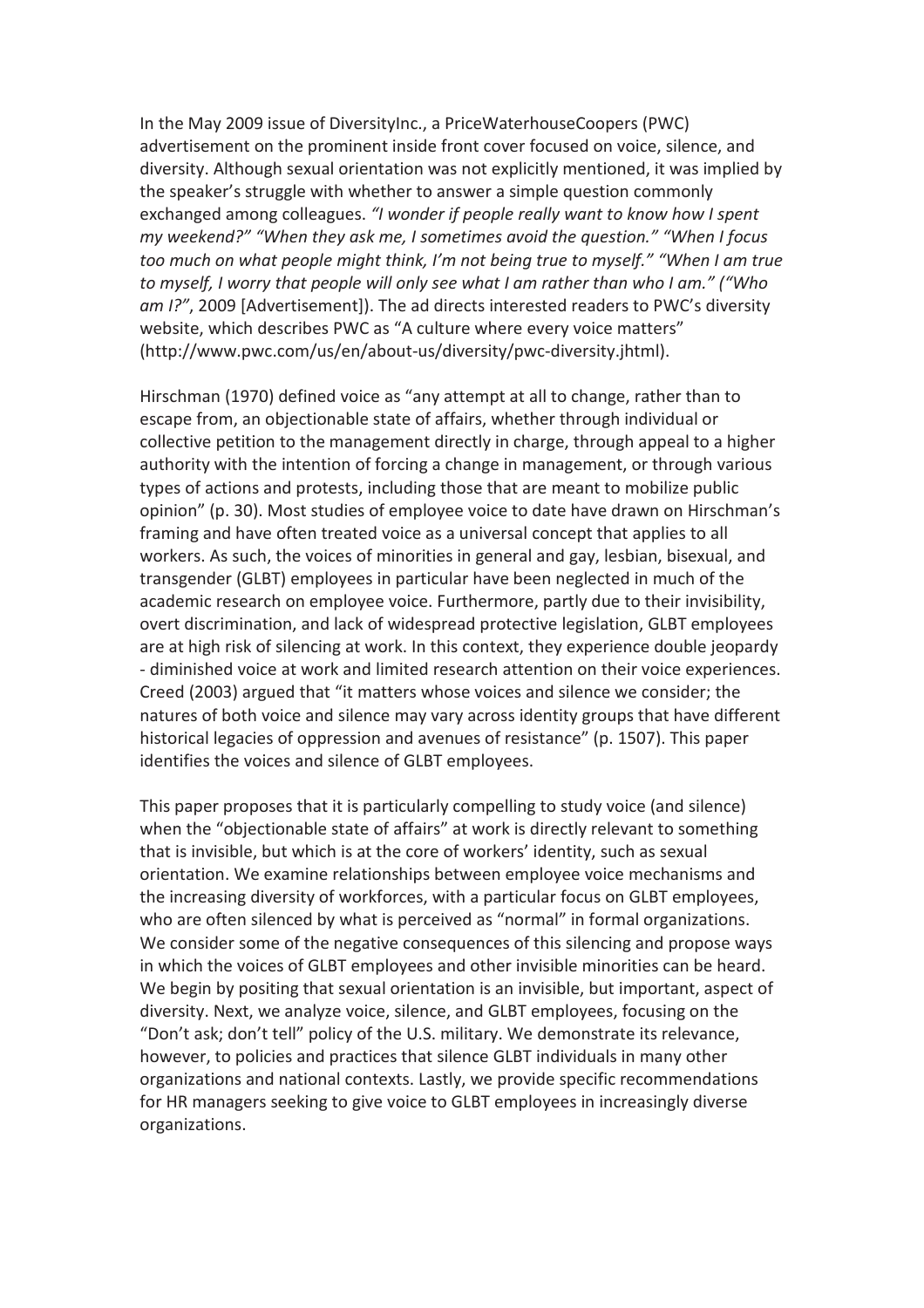#### **Sexual Orientation as an (Invisible) Aspect of Diversity**

In the United States, although research on race and sex differences in management style, leadership, and opportunities has existed for many years, significant and focused attention to diversity issues began after Johnston and Packer's (1987) *Workforce 2000*. In groundbreaking work, they predicted that by the year 2000, 85% of the net new entrants to the U.S. workforce would be women and minorities, providing employers with a strong impetus to consider the effects of increasing race and sex diversity on their organizations (Bell, 2007). In the more than two decades since *Workforce 2000* stimulated researchers' and practitioners' attention to the topic, it is now apparent that 21st-century workforces have not just changed in terms of race and sex, but also of age, religion, work and family needs, and openness about sexual orientation. Indeed, researchers now include sexual orientation in definitions of diversity (e.g., Bell, 2007; Harvey & Allard, 2002). Sexual orientation diversity is a key part of today's workplaces. An estimated 8.8 million gay, lesbian, and bisexual individuals live in the United States and an estimated 3.7 million live in the United Kingdom (Erens, McManus, Prescott, & Field, 2003; Gates, 2006). While it is difficult to ascertain how many of these individuals are in the labor force, U.S. Census data reveal that more than 86% of men and women in same-sex couples are employed, and that employment probabilities for gay men and lesbians lie below those of married heterosexual men, but above those of heterosexual women (Leppel, 2009). This suggests that increasing workforce diversity, reflecting trends toward an aging population, greater ethnic diversity, and more women taking up positions in paid work (Gallagher & O'Leary, 2007; Williams & Jones, 2005), is also likely to include more GLBT employees. These population and workforce changes are also associated with significant changes in the way work will be organized and manifested in the near future, including distributing and enacting voice in organizational settings.

Despite the now widely recognized importance of attending to diversity in research and practice, some aspects of diversity, in particular race and sex, receive considerably more attention than others. This is due in part to the historical resistance to discriminating against racial minorities and women and partly due to the ease of identifying race and sex. Visible attributes are more easily accessible to use in decision making, stereotyping, and categorizing at work than those that are invisible (Dworkin & Dworkin, 1999), such as sexual orientation. Thus, despite the clear relevance of GLBT employees' experiences to diversity in organizations regarding discrimination, harassment, stereotyping, and exclusion at work (Day & Schoenrade, 1997; Dietch, Butz, & Brief, 2004; Waldo, 1999), they are often overlooked in studies of diversity and of voice. In the same vein, GLBT equality is considered taboo or even unlawful across several societies and countries (Jonsen, Maznevski, & Schneider, in press). Bowen and Blackmon (2003) suggested that "managing 'invisible diversity' may be just as crucial as (managing) 'visible diversity'… but provides additional challenges since individuals may choose to conceal or evade, rather than speak up about their differences" (p. 1395). The option to conceal one's sexual orientation is sometimes used strategically (see Creed, 2003), but, as we will discuss, concealment comes with a host of negative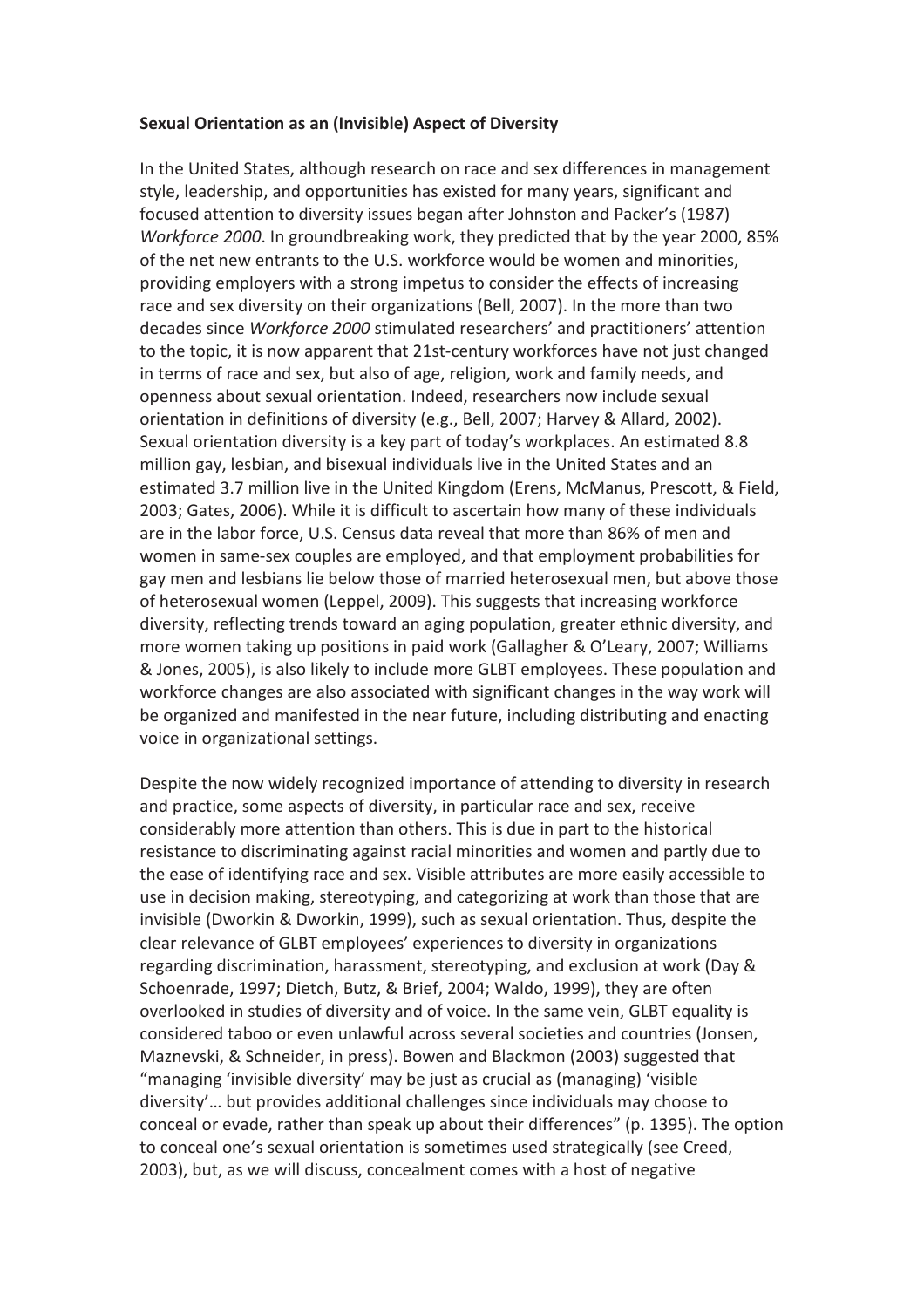consequences for both individuals and the organizations that employ them (Beatty & Kirby, 2006; Day & Schoenrade, 1997; Ragins & Cornwell, 2001; Rostosky & Riggle, 2002).

In addition to invisibility, the traditional heterosexual social structures, morals, social mores, fundamentalist religious (see Hunsberger, 1996) beliefs, homophobia, and inadequate legal protections in many places are related to discrimination against GLBT individuals (Lubensky, Holland, Wiethoff, & Crosby, 2004). Discrimination based on sexual orientation has been referred to as the last acceptable prejudice and creates tremendous problems for individuals and the organizations in which they work. Being forced to remain closeted, living with the fear of being terminated, and lack of partner benefits are just a few of the concerns unique to GLBT employees. Supportive human resource management practices that encourage openness and reject discriminatory practices, however, can make a difference. For example, researchers have found that GLBT employees who were "out" (had publicly disclosed their sexual orientation) at work had higher affective commitment and job satisfaction and viewed top management as being more supportive. Those who were out also had lower conflict between work and home, lower role ambiguity, and lower role conflict (Day & Schoenrade, 1997). Decisions about disclosure are related to perceptions of the climate for GLBT employees, including perceived managerial and peer attitudes and organizational policies (Griffith & Hebl, 2002; Huffman, Watrous-Rodriguez, & King, 2008; Ragins, 2008).

As diversity among employees and applicants has been increasing, changes have occurred in contemporary voice mechanisms, especially in the last decade (Dundon, Wilkinson, Marchington, & Ackers*,* 2005; Wilkinson, Dundon, Marchington, & Ackers, 2004). Grievance systems, collective bargaining, suggestion boxes, open door policies, employee participation, participative performance appraisals, and computer-mediated communication are included in the formal mechanisms for employee voice (Bishop & Levine, 1999; Roberts, 2002). More recently, new voice mechanisms, such as affinity, networking, and employee resource groups, have emerged. These new mechanisms consist of employer-recognized, but employeerun, groups of workers who share a common identity, characteristic, or set of interests. They provide members with opportunities to network, support, exchange information and ideas with one another, and plan sponsored activities. For example, the LAMBDA employee affinity group at Oracle has participated in educating employees regarding GLBT perspectives, sponsors social events for GLBT members and friends, and provides links to GLBT communities and events around the world (Oracle, 2010).

#### **GLBT Employees in Diversity and Voice Literatures**

To establish the foundation for our discussion, we now define key terms relevant to GLBT employees and voice (Table I). *Heterosexism* is "an ideological system that denies, denigrates, and stigmatizes any nonheterosexual behavior, relationship, identity, or community" (Herek, 1993, p. 90). Such a system normalizes and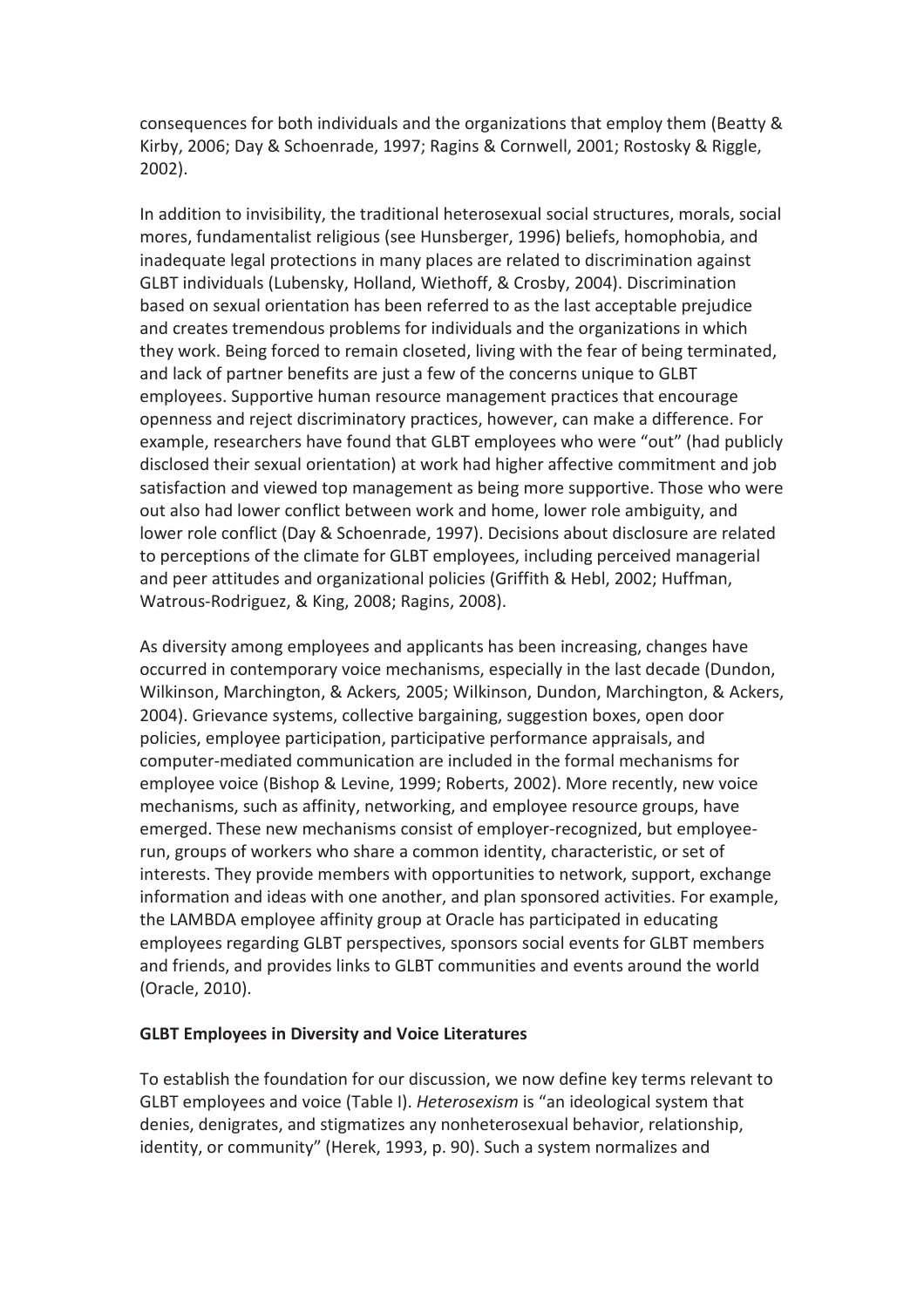privileges heterosexuality (Waldo, 1999, p. 218), results in institutional and interpersonal prejudice and social stigma for GLBT individuals, and is inherently silencing to them. Many GLBT employees express fears and experiences of harassment, discrimination, and termination at work (Day & Schoenrade, 1997; Dietch et al., 2004; Graham, 1986; Levine & Leonard, 1984; Ragins & Cornwell, 2001), prompting their efforts to remain "invisible" and fit in with the heterosexual mainstream. Early work by Levine and Leonard (1984) identified formal and informal discrimination against those who are GLBT. Formal discrimination consists of firing or not hiring someone on the basis of his or her sexual orientation (see Cracker Barrel in Bell, 2007, p. 435), being passed over for promotions and raises, and being excluded from benefits such as insurance and family leave. Informal discrimination against GLBT employees includes harassment and loss of credibility and lack of acceptance and respect by co-workers and supervisors (Croteau, 1996; Levine & Leonard, 1984). Ragins and Cornwell (2001) found that GLBT employees who perceived high levels of sexual orientation discrimination in their workplace had more negative job attitudes, felt lower satisfaction, and thought that they had fewer opportunities for promotion. Research indicates that everyone (regardless of sexual orientation) working in a heterosexist climate, in which behaviors such as anti-gay jokes are accepted as common practice, can experience reduced psychological wellbeing (Silverschanz, Cortina, Konik, & Magley, 2008).

In such hostile environments, the decision not to disclose sexual orientation would appear to be a reasonable decision. Not disclosing, however, is associated with negative consequences that may rival those of harassment, discrimination, and termination (Bell, 2007). Some GLBT employees construct heterosexual partners, bring opposite-sex friends as pretend partners to company events, and spend considerable energy trying to avoid speaking of their real, same-sex partners while at work (Özbilgin & Woodward, 2003). Such concealment detracts from constructive, productive behaviors (see Beatty & Kirby, 2006). Hewlin (2009) argued that minority employees sometimes create facades of conformity that can result in emotional exhaustion and intentions to quit. In his research on heterosexism as minority stress, Waldo (1999) found GLBT employees who were more out and those who were more closeted experienced minority stress and associated negative psychological, physical, and job-related outcomes. He surmised that those who are more out experience direct heterosexism and those who are more closeted experience stress from others' assuming they are heterosexual. Waldo recommended that GLBT individuals consciously choose employers that do not tolerate heterosexism.

#### INSERT TABLE 1 ABOUT HERE

*Inclusion* refers to "a person's ability to ontribute fully and effectively to an organization" (Roberson, 2006, p. 215). The invisibility of sexual orientation and certain other diversity attributes warrants creating a *culture of inclusion* in which the "different voices of a diverse workforce are respected and heard" (Pless & Maak, 2004, pp. 130–131). In such cultures, those with invisible differences know they can be comfortable making known their differences (e.g., being out, belonging to a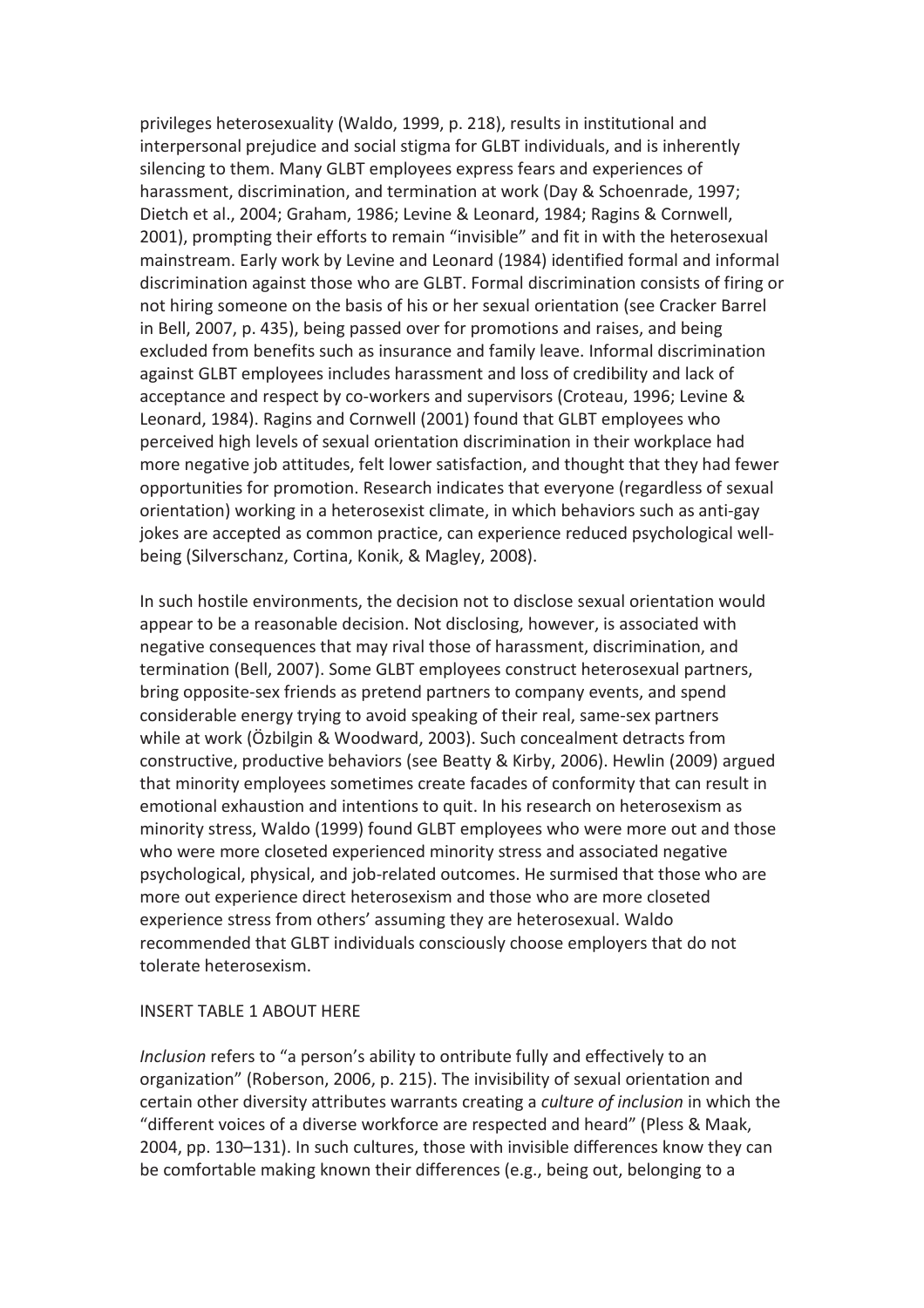minority religious group, or having another invisible difference). Thus, in addition to diversity as a concept, many researchers and practitioners now consider inclusion critical to unlocking the potential contribution of individual differences at work (Roberson, 2006; Society for Human Resource Management [SHRM], 2008). For example, in 2008, SHRM hosted its first Global Leadership Summit on Diversity and Inclusion, bringing together 100 "global diversity thought leaders" from industry and academia to discuss pressing diversity and inclusion issues for the  $21<sup>st</sup>$  century. In diverse *and* inclusive cultures, people are recognized as being different, yet they are also recognized and valued as equally free organizational citizens, with the same rights as everyone else and knowing "they can be their true selves, not only in private but also at the workplace" (Pless & Maak, 2004, p. 132). For GLBT employees, the ability to be "out" at work and to have the same rights, benefits, and privileges as everyone else is a key aspect of voice. When both diversity *and* inclusion exist, employees "feel a sense of belonging, and inclusive behaviors such as *eliciting* and *valuing* contributions from all employees are part of the daily life in the organization" (emphasis added; Lirio, Lee, Williams, Haugen, & Kossek, 2008, p. 448, citing Miller & Katz, 2002). Eliciting and valuing employees' contributions are also key attributes of voice.

As discussed, voice includes attempts to change, rather than escape from, objectionable affairs at work (Hirschman, 1970) and has multiple manifestations. Perhaps most relevant to GLBT employees is the concept of *quiescent* or *defensive voice*, designed to protect oneself from abuse or mistreatment (Ellis & Van Dyne, 2009; Pinder & Harlos, 2001), as may occur in environments that are heterosexist or hostile to GLBT employees. In contrast, *acquiescent voice* refers to disengaged expressions based on resignation, which may manifest as GLBT staff's withdrawing from social aspects of work. Last, Van Dyne, Ang, and Botero (2003) described *pro-social voice* as expressing ideas, information, and opinions in constructive ways to improve work and organizations based on cooperative motives. This resonates with the notion of GLBT workers as "tempered radicals" (Meyerson, 2001), workers who subscribe to often unstated radical plans for positive social change and whose radicalism is curbed only by organizational norms.

*Silence* is employees' intentional, conscious decision to withhold their opinions and concerns about organizational problems or issues (Johannesen, 1974; Morrison & Milliken, 2000, p. 707). Like voice, silence is multifaceted and can be *quiescent* or *defensive, acquiescent* or *pro-social*.

*Quiescent* or *defensive silence* refers to the self-protective and more active behavior based on fear that the consequences of speaking up will be personally costly (Morrison & Milliken, 2000; Pinder & Harlos, 2001), while *acquiescent silence* refers to disengaged behavior based on resignation (Pinder & Harlos, 2001; Van Dyne et al*.,*  2003). Acquiescent silence is passive and entrenched, in which employees have given up hope for improvement and have accepted the problematic state (Van Dyne et al*.,* 2003). Last, *pro-social silence* is withholding "ideas, information, or opinions with the goal of benefiting other people or the organization—based on altruism or cooperative motives" (Van Dyne et al.*,* 2003, pp. 1366–1367). For GLBT employees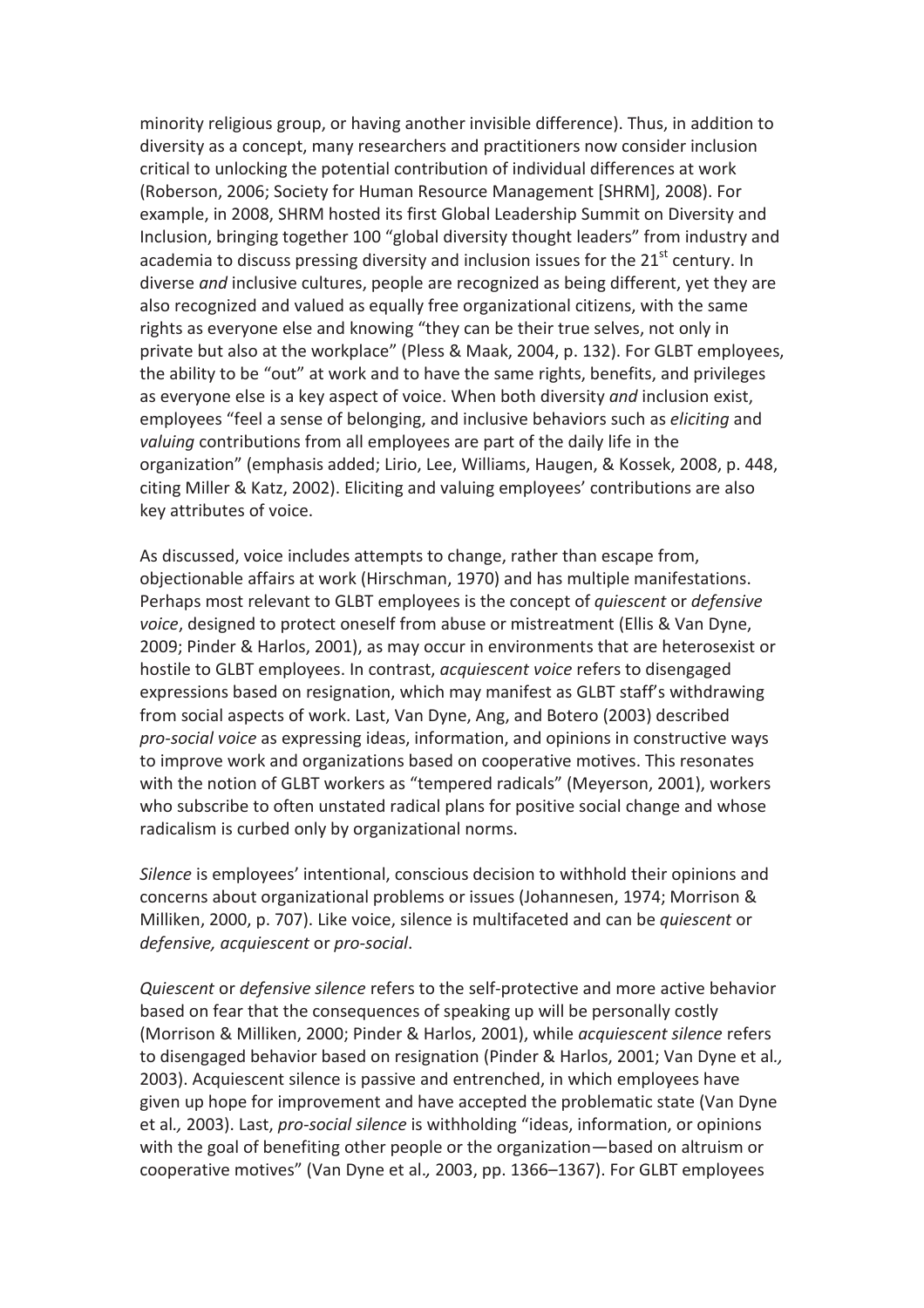and allies, silence about discrimination, harassment, benefits, or other inequalities can thus be viewed through quiescent, acquiescent, defensive, and pro-social lenses. When fear of harassment, termination, or other negative consequences exists, acquiescent or defensive silence may result. When there is no hope of change, for example, silence may exist as a form of resignation. Pro-social silence of allies may occur when others fear for their GLBT friends and colleagues in an organization.

According to Bowen and Blackmon (2003), the interaction between an employee's personal characteristics (e.g., gender, ethnicity, and sexual orientation) and the context within which the employee operates determines voice and silence. Morrison and Milliken (2000) note that it may be "especially difficult" for some organizations "to respond appropriately to the diversity of values, beliefs, and characteristics that increasingly characterize the workforce" (p. 721). Bowen and Blackmon (2003) specifically focused on the sexual orientation dimension of diversity as an invisible difference, noting that if GLBT employees feel that expressing their personal identity is unacceptable at work, they will not share their experiences and speak up. Conklin (2004) presented a troubling story of a gay white man who tells of how his sexual orientation presents ongoing challenges at work. The man describes trying to appear more masculine, not volunteering information about himself that could make heterosexual white men uncomfortable, adopting heterosexual male behaviors such as dominating women, and remaining silent when GLBT employees are ridiculed or excluded in subtle ways or when assumptions are made that everyone is heterosexual (Conklin, 2004). Common across all forms of silence that GLBT employees may enact is that silence as an organizational act is often symptomatic of organizational processes, structures, and work cultures (see Morrison & Milliken, 2000) that are hostile to including GLBT employees. The "Don't ask; don't tell" policy of the U.S. military serves as an illustrative case of promoting silence as a policy for dealing with sexual orientation diversity at work.

#### **"Don't Ask; Don't Tell" and Climates of Silence**

In the 2010 State of the Union address, President Barack Obama vowed to repeal the official U.S. military policy on homosexuality: "Don't ask, don't tell, don't pursue, don't harass." More commonly known as simply "Don't ask; don't tell," this policy has been a clear and pointed expression of denying voice and a specific requirement to be silent. Under this policy, military service members have been prohibited from articulating their minority sexual orientation, and others have been prohibited from asking if personnel are gay (Lubensky et al., 2004). If their minority sexual orientation became known, U.S. military personnel have run the risk of being discharged (e.g., fired). Senator Carl Levin, the chairman of the Senate Armed Services Committee, opened a February 2010 congressional hearing into the repeal of the policy by stating that approximately 13,500 gay men and lesbians had been forced to leave the military since the policy was implemented (O'Keefe, 2010). During that period, some level of asking and telling had, in fact, been occurring. As evidence of further discrimination and power disparities, those discharged have disproportionately been enlisted personnel, rather than officers. For example, in one five-year period only 75 of the 6,300 discharged for being homosexual were officers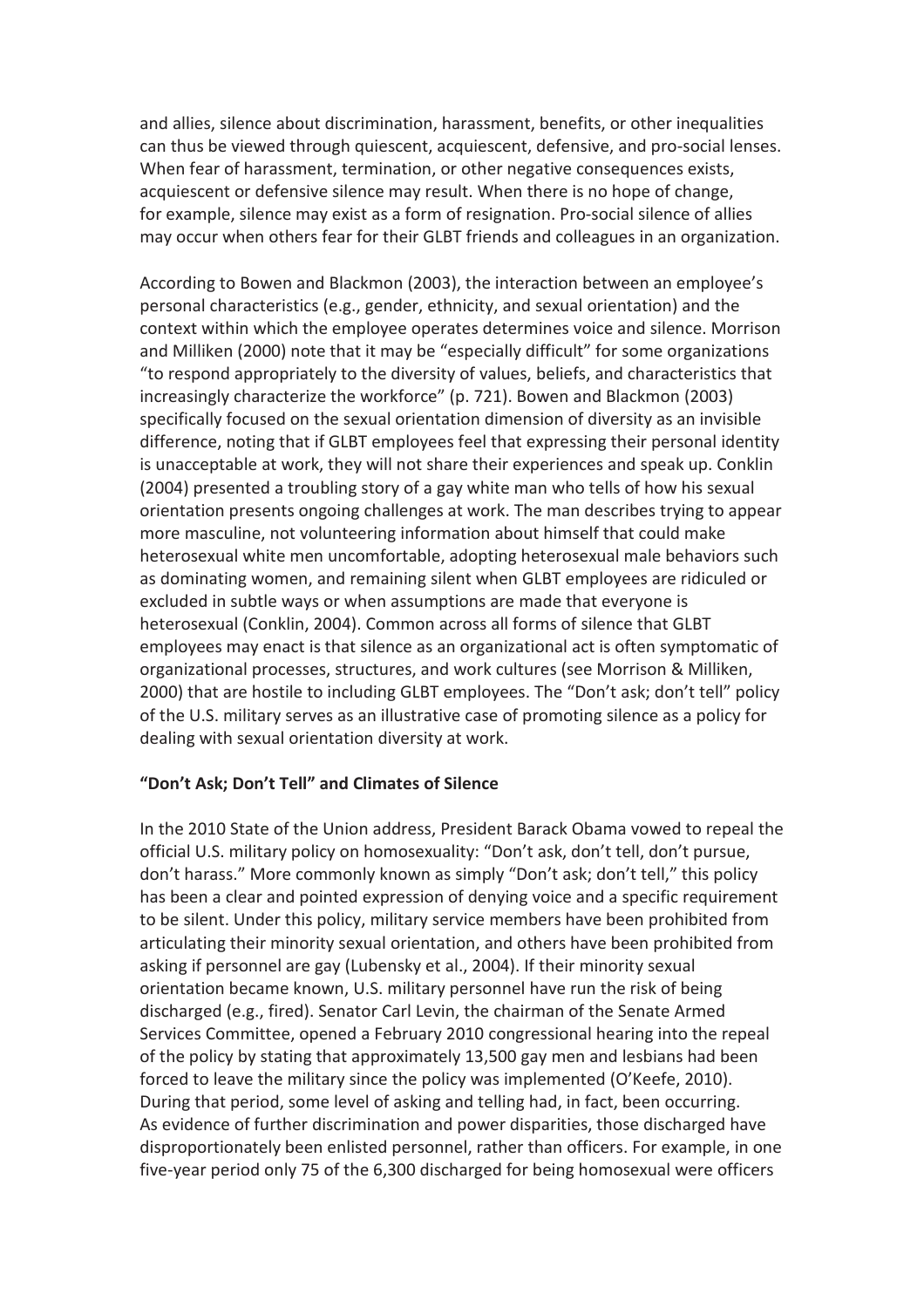(Fouhy, 2004). Further, women have been significantly more likely to be discharged than men, making up 15% of the military, but 29% of those discharged under "Don't ask; don't tell" (Fouhy, 2004). Researchers have suggested that many women have been discharged under the policy after refusing men's sexual advances (Human Rights Campaign, 2004), another act of suppressing voice.

While the specifics of the "Don't ask; don't tell" policy are unique to the U.S. military, prohibitions against homosexuality currently exist or once existed in other militaries in the past as well. Further, in many other organizations, unwritten rules similar to the "Don't ask; don't tell" policy exist, and these rules can silence employees, resulting in negative individual and organizational consequences. For example, as the quote at the opening of the article suggests, GLBT staff may fear answering innocuous questions regarding what they did over the weekend from co-workers engaging in normal workplace small talk. Even absent specific directives not to ask or tell, colleagues may learn not to ask (e.g., pro-social silence) via evasive responses from GLBT colleagues who know that not telling (e.g., quiescent silence) may be safer. Both military and nonmilitary organizations could learn from the destructive consequences of silencing (see Day & Greene, 2008) of personnel without legitimate reason. At the most obvious level, firing large numbers of qualified personnel negatively affects an organization's effectiveness. For example, in 2003, nine linguists were discharged from the U.S. military, including speakers of Arabic; at the time, concerns were expressed that "Don't ask; don't tell" was endangering national security (Webley, 2010). Of course, it would be wise also to consider the negative consequences of silence among all personnel on the effectiveness of communication in the organization.

According to Morrison and Milliken (2000, p. 721), *climates of silence* exist when powerful systemic forces create organizational silence—widely shared perceptions that speaking up is not worth the effort or is downright dangerous. In his article titled "Don't ask, don't tell: Secrets—their use and abuse in organizations," Keane (2008, p. 107) explained that secrets can hinder communication and assert cognitive and social controls. Although Keane's article was not about secrecy relating to sexual orientation or the U.S. military, the impact of secrecy about sexual orientation on communication and cognitive and social controls and the broad organizational relevance is clear. Being forced to remain closeted to avoid termination is one way in which GLBT employees are silenced (Colgan*,* Wright, Creegan, & McKearney, 2009). Fears of termination may be extreme. Yet even without such extremes, the many heterosexist factors that exist in organizations are silencing. For example, with most benefits programs requiring marriage for partners to qualify for medical, dental, and retirement benefits, in many organizations partnered GLBT employees are automatically silenced. In the absence of legislation that allows same-sex partners to marry, proactive organizational leaders must implement their own equitable benefits programs (Hannah, 2009). They may or may not do so, depending on the commitment to equality, inclusion, and voice for *all* employees and upon the influential power of GLBT employees and allies (see Day & Greene, 2008) in supporting equal benefits.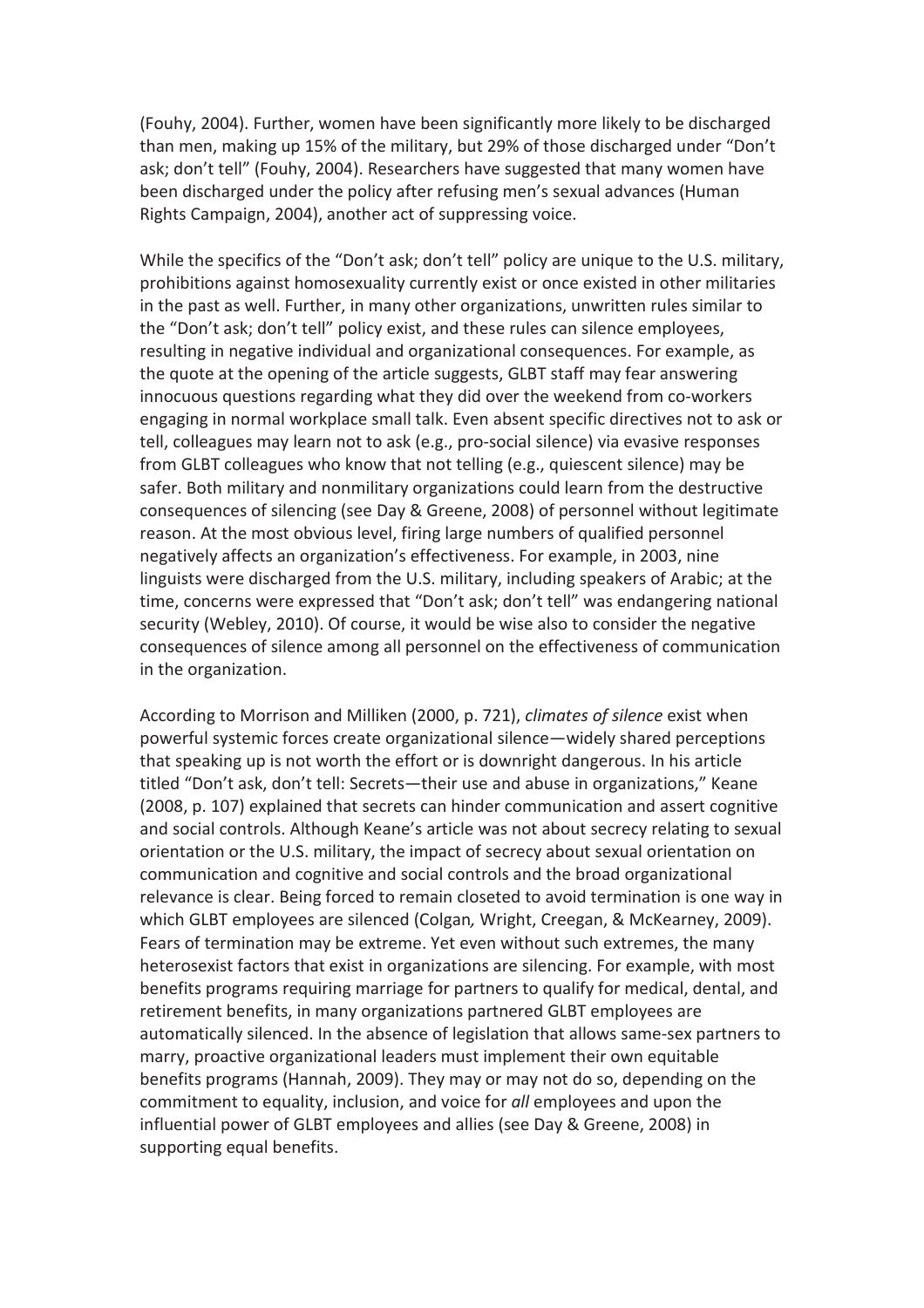#### **Voice Mechanisms for GLBT Employees**

Various mechanisms provide employees with the opportunity to express their voice (Benson & Brown, 2010). Among these are legal regulations, trade unions, and specific GLBT and human rights organizations, which will be explored in this section. Legislation can be helpful in reducing the silence of racial and ethnic minorities, but the legal case for sexual orientation equality is relatively new and weaker compared to other forms of antidiscriminatory legislation (Colgan, Creegan, McKearney, & Wright, 2007). In the United Kingdom, the Employment Equality (Sexual Orientation) Regulations were implemented in December 2003 to offer protection against sexual orientation discrimination at work (Chartered Institute of Personnel and Development [CIPD], 2009). In the United States, there is no widespread federal legislation that prohibits discrimination on the basis of sexual orientation. Some states, including Wisconsin, Connecticut, California, Hawaii, Minnesota, and New Jersey, do prohibit such discrimination, yet in the absence of such prohibitions or local laws, one can be fired for being (or being perceived as) gay.

In 32 states, where no legislation exists to protect individuals against discrimination on the basis of sexual orientation, trade union membership can be a legal protection for GLBT employees. Indeed, employee voice has been seen as a traditional function of trade unions; however, in recent decades, union membership has been declining, rendering this voice mechanism less powerful than it once was (Urwin, Murphy, & Michielsens, 2007). Even where employee voice is legally protected by trade unions, however, GLBT employees can still remain silent. As Benson and Brown (2010) noted, unions differ in their capacity to represent their members. Research by Morehead, Steele, Alexander, Stephen, and Duffin (1997) demonstrated that only 24% of unionized workplaces in Australia were characterized as active, with senior delegates present, membership meetings held, and negotiations taking place between management and labor. More than three-quarters of Australian unionized workplaces did not have a union structure that could provide for employee voice.

Active unions can present their own problems for GLBT employees' expressing voice. Research in Canada, the United States, and the United Kingdom has established that minority groups encounter several structural and cultural barriers to participating in trade unions (Hunt & Rayside, 2000). If GLBT employees can participate in union processes, their representation by unions might prove useful (Greene & Kirton, 2006). White, heterosexual men, however, have dominated the governing bodies and decision-making structures of most unions and have therefore been able to influence policies and practices to reflect their own interests (Kirton & Greene, 2002). The unrepresentative nature of union leadership restricts the ability of unions to promote equality, diversity, and inclusion in employment effectively (Kirton & Greene, 2002; Trebilcock, 1991). While many unions are making strides in adopting structural and organizational changes to improve member equality, equal priority is not given to all groups; indeed, sex and racial equality has been pursued more energetically than equality for GLBT employees (Kirton & Greene, 2005). Recent and notable exceptions are evident to this rule; for example, the president of the Retail,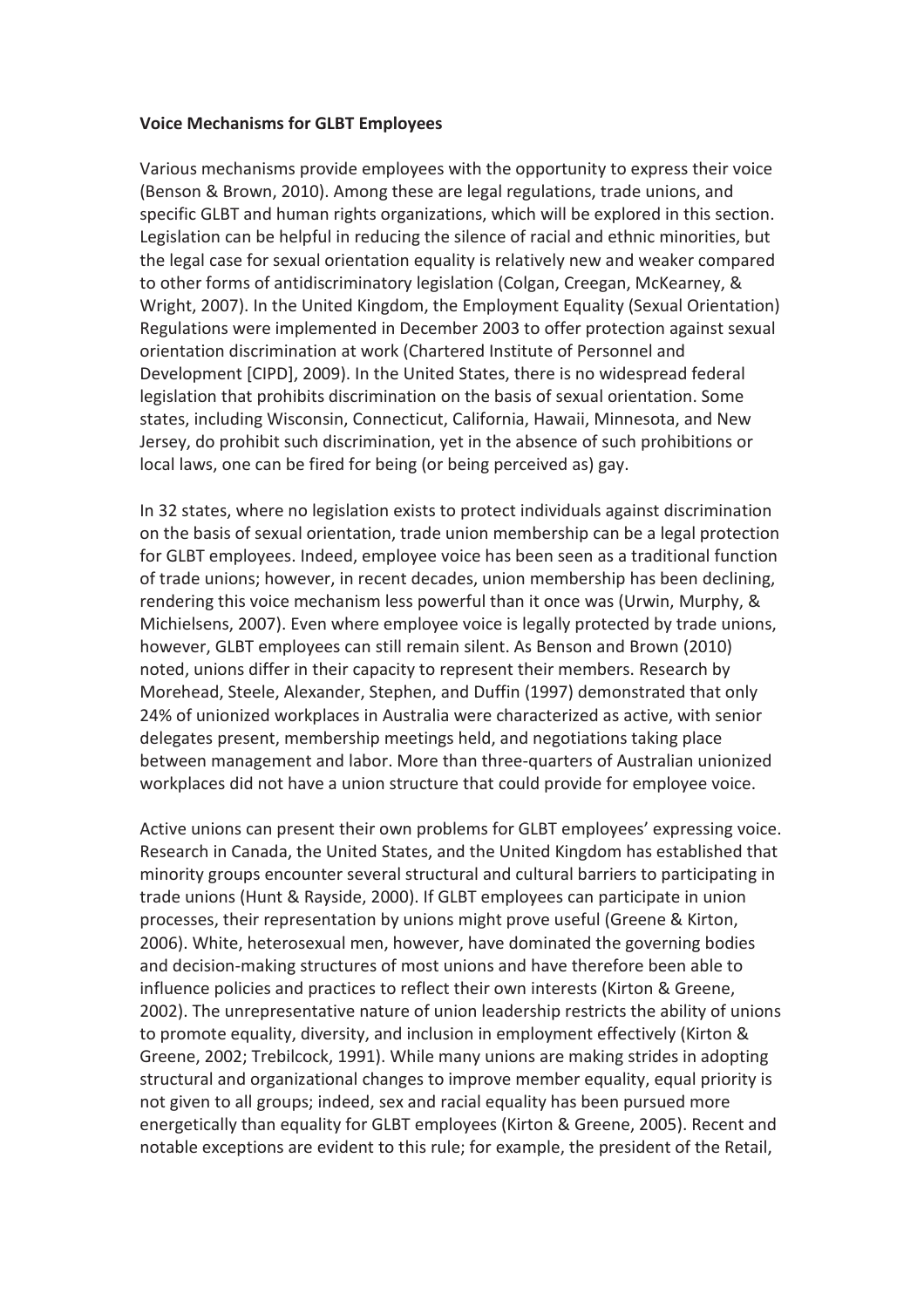Wholesale and Department Store Union, which represents 100,000 workers in both the United States and Canada, recently outed himself and stated a commitment to same-sex spousal benefits (Weinthal, 2009). Nevertheless, the secretary-treasurer of the Office and Professional Employees International Union has stated that "very few national labor leaders are on board with this fight" (Weinthal, 2009).

In summary, when coupled with the lack of physical markers to differentiate GLBT individuals from heterosexuals, the absence of legal protections in many locations, the relative lack of union support, and the widespread negative attitudes toward homosexuality may result in more silence for GLBT employees than for other minorities. Researchers have suggested that defensive silence, due to fear, or acquiescent silence, due to giving up hope for change, can lead to further disengagement and withdrawal and ultimately include turnover (Brinsfield, Edwards, & Greenberg, 2009; Pinder & Harlos, 2001). As a result, both those who are silenced and their employers suffer.

We contend that managing diversity and inclusion effectively would include mechanisms of voice through which individual differences are recognized and organizational measures taken to accommodate those differences in the processes of decision making and career development (e.g., inclusive environments). Because the United States and many other countries do not have adequate prohibitions against discrimination on the basis of sexual orientation, and due to widespread resistance against equality for GLBT in some areas, leaders concerned with voice for all workers must take specific steps to let GLBT employees know their voices will be valued rather than silenced. Breaking the cycle of invisibility and silence by allowing GLBT employees space to make positive contributions to work, unhindered by fear of violence, prejudice, discrimination, and harassment, can shift the status quo. To reach this aim, organizations need to develop voice mechanisms that include GLBT employees' specific needs in the workforce (Conklin, 2004).

#### **Recommendations for Human Resources Managers**

As indicated, voice is a mechanism through which workers can effect organizational change, but transformation of workforces and dominant practices render traditional mechanisms of voice ineffective in capturing the demands of workers from diverse backgrounds. In this context, there is a need to introduce new and transformed mechanisms of voice that use systems and structures relevant to both new forms of work and increasingly diverse profiles of current and potential workers. Given the contentious and politicized nature of equality for GLBT employees, proactive leaders must implement policies and practices that support equality and indicate voice, even in the absence of legislation. Such policies may be more meaningful to employees and effective if implemented without the coercion of legislation, as doing so speaks volumes to employees and constituent groups of the organization's level of commitment to equality. An obvious expression of commitment to sexual orientation equality is a widely communicated non-discrimination policy.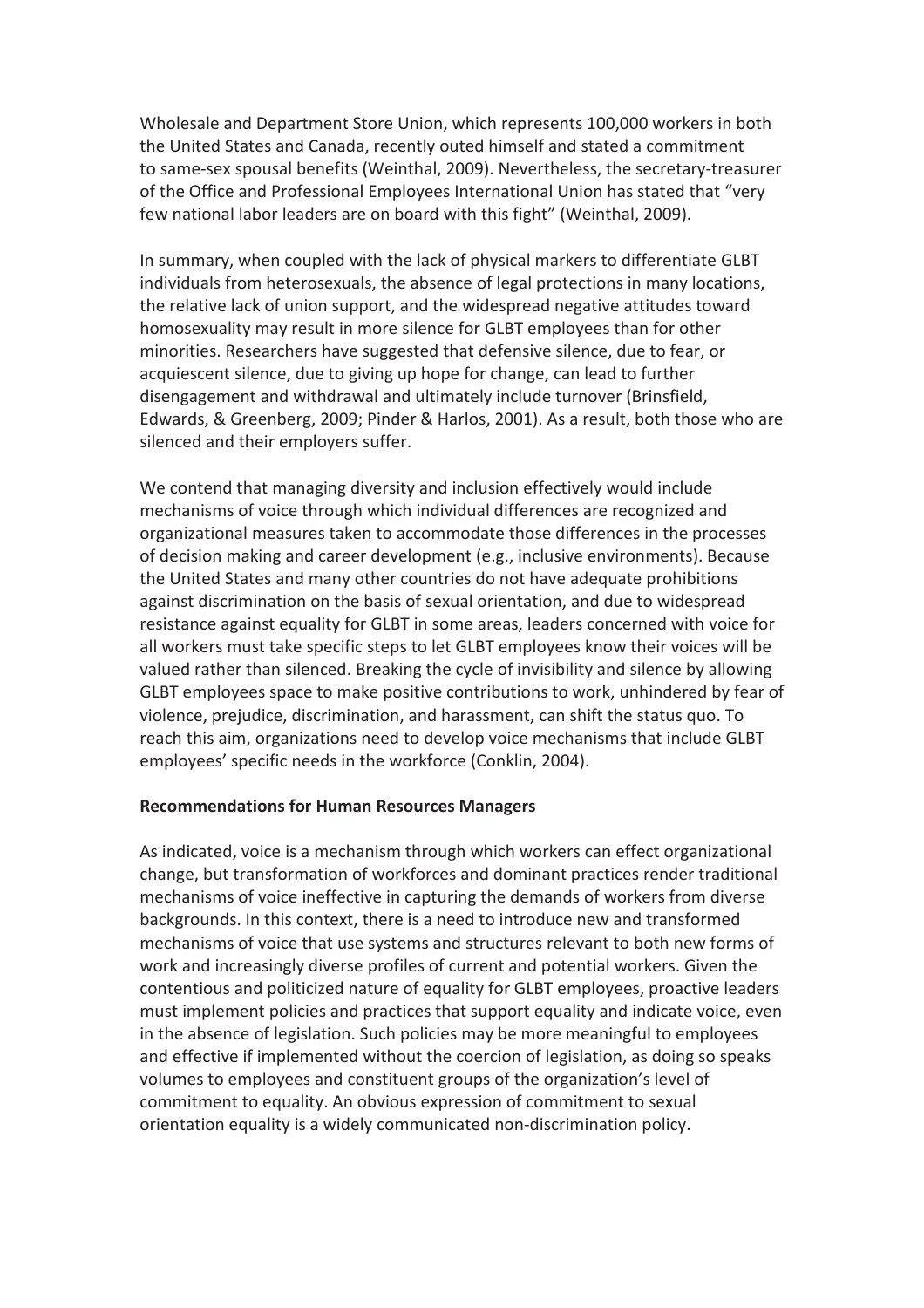In taking a proactive stance for inclusion, leaders can draw a rich repertoire of specific voice techniques from the literature. Dundon et al*.* (2005) subdivided voice in large organizations into four principal strands of thought: first, voice as an *articulation of individual dissatisfaction* (such as complaints to line managers, grievance procedures, speak-up programs); second, voice as the *expression of collective organization* (such as union recognition, collective bargaining, industrial action); third, voice as a form of *contribution to management decision making* (such as upward problemsolving groups, quality circles, suggestion programs, attitude surveys, self-managed teams); fourth, voice as a form of *mutuality* (such as partnership agreements, joint consultative committees, and works councils, which are common in Western Europe; see Lewin & Mitchell, 1992). What matters in applying these mechanisms to promote voice is introducing methods that allow workers whose voices have previously not been heard to participate. See Table II for applications of these voice mechanisms as they apply to GLBT employees and other invisible minorities.<sup>[1](#page-1-0)</sup>

#### INSERT TABLE 2 ABOUT HERE

For GLBT employees, these four subdivisions of voice should have specific characteristics to facilitate voice. For the *articulation of individual dissatisfaction*, multiple mechanisms should exist for both GLBT employees and allies to bring forth complaints about discrimination, harassment, and exclusion. These mechanisms may be real or virtual, anonymous or open. Allowing for anonymous complaints respects the choice of some employees to remain closeted at work. While traditional mechanisms are generally real (in person) and open, voice mechanisms for GLBT employees may need to be virtual or anonymous, especially if the context of work could be particularly hostile to sexual orientation diversity. Although the ultimate aim is to offer real and open systems to disclose dissatisfaction, the current context of the workplace should be considered in designing voice mechanisms for GLBT workers if they are to be used. Providing workers with opportunities to express their dissatisfaction to line managers and making available grievance procedures and speak-up programs would help not only GLBT employees, but all of an organization's workers. More unique to GLBT employees would be to provide experts to deal with the dissatisfaction engendered by harassment, silence, or GLBT-specific issues. Important, too, is the availability of complaint channels that are free of further risk of harassment and bullying. Some organizations outsource their employee complaint services to specialized external agencies to ensure employees are adequately protected from harassment and bullying at work.

For the *expression of collective organization*, organizations can legitimate the voice of GLBT employee networks in trade unions, works councils, and other collective institutions. Creating networks of diversity and equality at work to include sexual orientation issues is a good starting point. Initially, options to network off-site may

 $1$  Efforts to include other invisible minority groups (e.g., religious minorities who do not wear distinctive religious attire or people with stigmatized, invisible disabilities) could benefit from similar applications of these recommendations.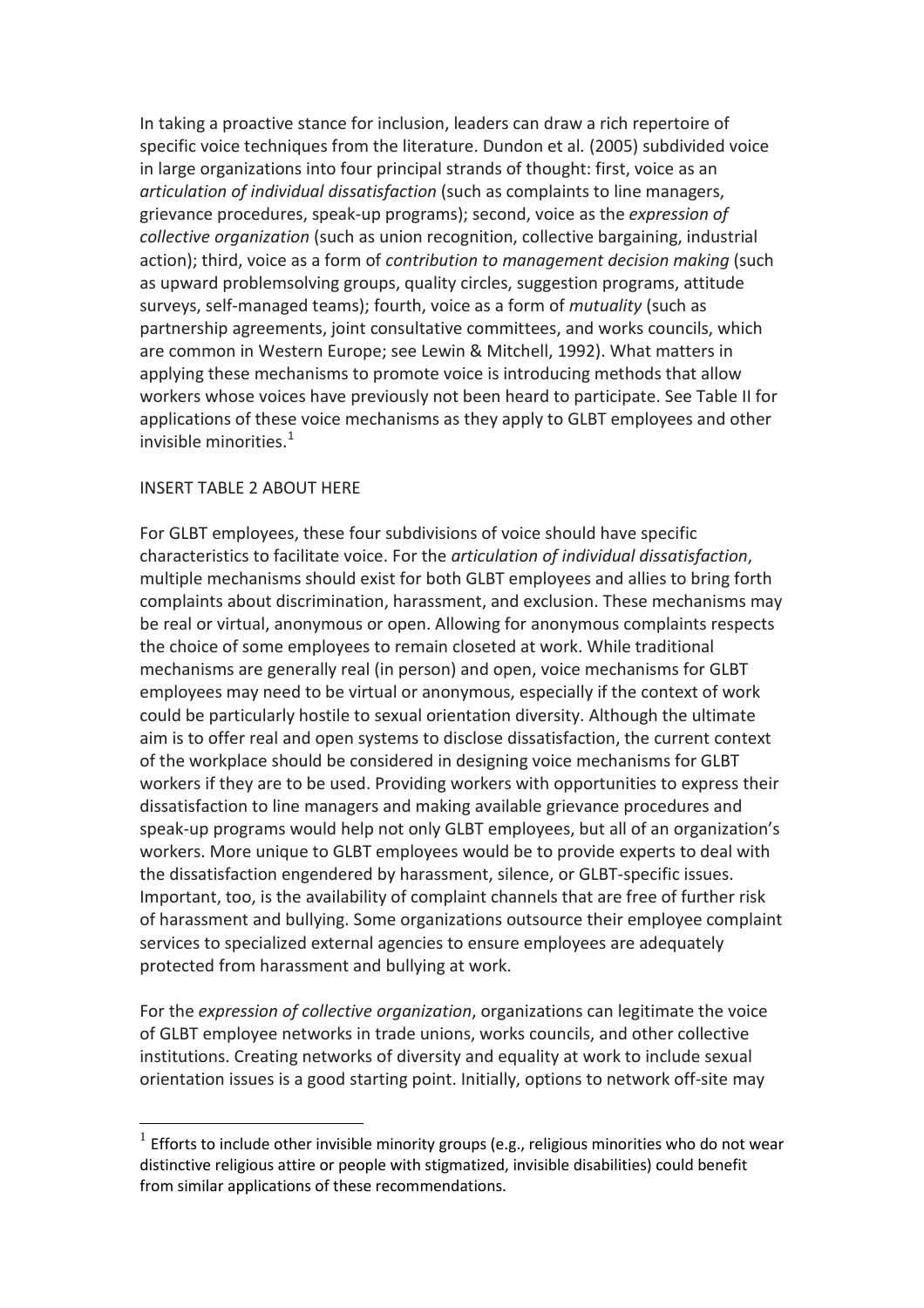be necessary. Once such networks are established, effective mechanisms to leverage diversity and eliminate inequality, discrimination, and harassment should be introduced. An intra-organizational GLBT network might also facilitate discussion among GLBT workers to help identify, and potentially resolve, issues related to workplace dissatisfaction. The Chartered Institute of Personnel and Development in the United Kingdom recommends that to "mainstream" GLBT employees in the workplace, organizations should work with trade union representatives and GLBT employee networks to foster engagement with the diversity agenda (CIPD, 2009). This could include inviting sexual orientation network members to become diversity council representatives.

Voice as a form of *contribution to management decision making* is particularly important in that management decision making plays a key role in behaviors at work. When management clearly articulates that GLBT employees are valued contributors to organizational success, and that heterosexism is not tolerated (Waldo, 1999), GLBT employees are more comfortable being out. What is not properly funded in terms of staffing and financial resources often falls outside the focus of decision-making mechanisms at work. Adequate resourcing of GLBT initiatives, therefore, is important. Similarly, for GLBT issues to be mainstreamed in decision processes at work, organizations should introduce GLBT monitoring in their human resource reporting systems. The Human Rights Campaign (HRC) includes such monitoring as part of their award measurement criteria. Barron (2009) noted the importance of legislation prohibiting sexual orientation discrimination in reducing hiring discrimination and prejudice. Although introduced multiple times, federal legislation prohibiting sexual orientation discrimination has continually failed to pass in the United States. Further, even when such protective laws are enacted or policies such as "Don't ask; don't tell" are repealed, it may take years (and overt actions from leaders) before the hostile and heteronormative climate in organizations is changed such that GLBT employees are comfortable being out (Harding & Peel, 2007; Poulin, Gouliquer, & Moore, 2009) and treated fairly. As mentioned, it is important for organizations to attend deliberately to fairness toward GLBT employees in HR processes with or without specific legislation.

Diversity training and education should also include diversity in sexual orientation as it can help prevent discrimination by raising awareness, creating open dialogue, and reducing misperceptions, stereotypes, and fears (Bell, Connerley, & Cocchiara, 2009). Day and Greene (2008) suggested that organizations should include teaching by example, by diversity training, and through openly gay and lesbian employees as teachers. All workers should be educated on the organization's stance regarding diversity and inclusion—and that it includes sexual orientation—regardless of whether or not there is protective legislation in a particular locale. Huffman et al*.* (2008) recommended that diversity training include support-based training, emphasizing how to be a fair and supportive colleague or supervisor to GLBT employees.

Finally, voice as a form of *mutuality* could mean bringing in representatives of GLBT internal and external networks to build effective ties with the organization. GLBT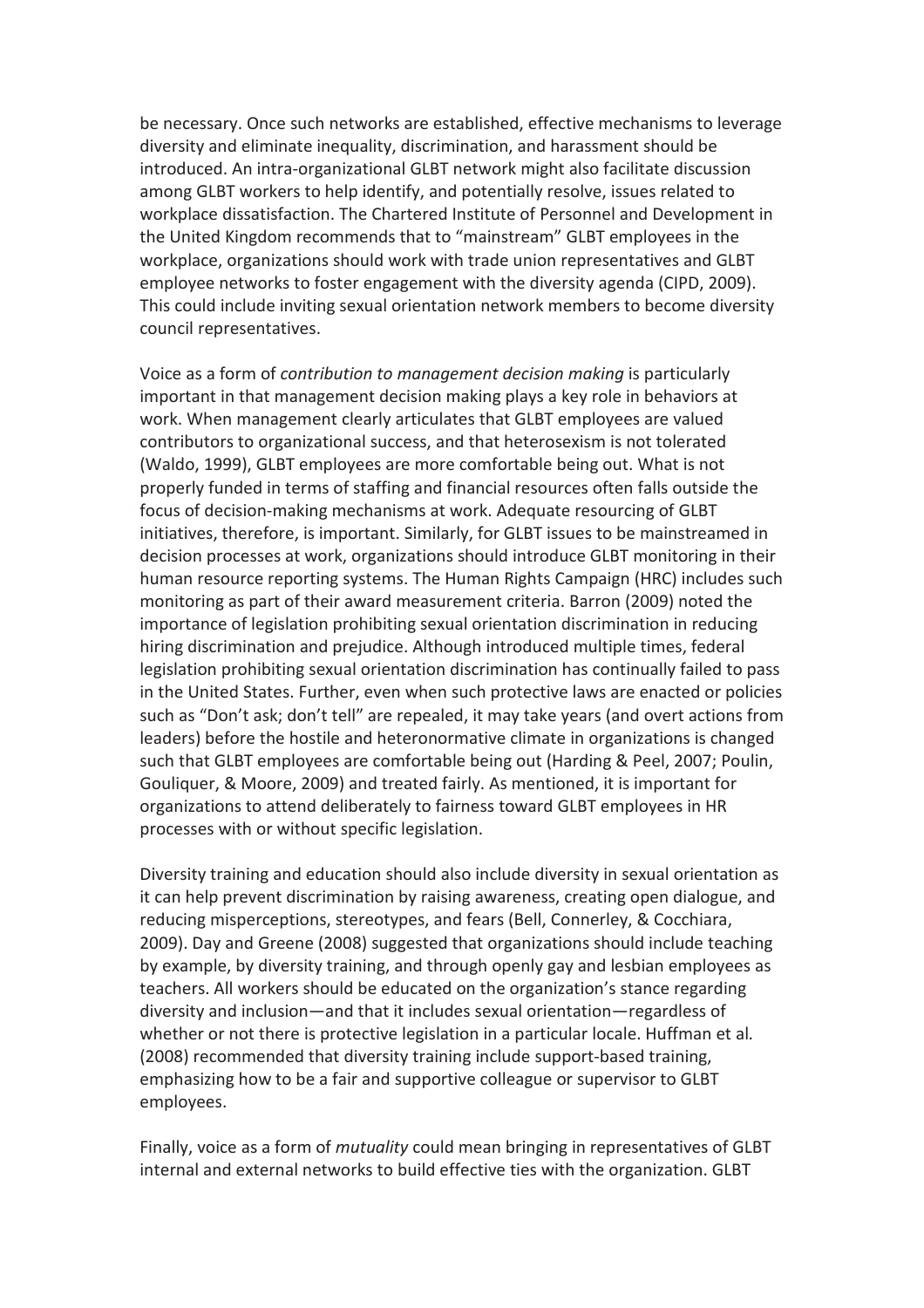rights campaign groups and human rights associations such as Stonewall in the United Kingdom, the HRC, and Pride at Work in the United States help provide avenues for employee voice outside the employing organization. Developing ties with such groups can facilitate transferring progressive practices elsewhere to the organization, bringing the organization in line with contemporary voice mechanisms. Identifying high-profile sexual orientation champions at work can also enhance the profile of GLBT issues and help integrate these issues into the strategic decision making at work. Doing so can also signal that being GLBT is accepted both in theory and in practice, as GLBT employees are represented in high-level positions, without penalty. Further, GLBT-friendly workplaces can apply for "equality badges" offered by external organizations such as Stonewall and to be designated a "gay-friendly employer." Organizations can apply for such recognition to validate the merits of their policies externally and promote their organization as being welcoming to GLBT customers and workers.

For example, the HRC's Corporate Equality Index is a report card on lesbian, gay, bisexual, and transgender equality in corporate America. Since 2002, HRC has published company ratings on such things as fully inclusive nondiscrimination policies, equal benefits, and GLBT resource groups. Employers that receive a 100% rating are recognized as "Best Places to Work for LBGT Equality" and are invited to use the award recognition in their recruiting and advertising efforts. Applications for this recognition are increasing, as are the number of employers receiving a perfect score. In 2002, the first year of such recognition, only 13 employers earned a perfect score. By 2009, 260 employers, representing 9.3 million employees, did so. By 2010, 305 employers received a perfect rating, including 58 that received it for the first time (Human Rights Campaign, 2010). Even in the absence of widespread legislation, clearly, organizations are seeing value in such recognition and validation of their efforts toward equality for GLBT employees.

#### **Conclusion**

In this article, we have argued that increasing workforce diversity necessitates new and different voice mechanisms. We have provided a typology of recognized voice mechanisms, appropriately applied to GLBT employees, which can be used to give voice to GLBT individuals at work and thus create a culture of inclusion. Voice and its relationships with diversity and inclusion are critical to the success of cultural change management efforts. Only by managing diversity effectively across a growing set of strands and myriad intersections of these strands will organizations capture the voices of all workers in their ongoing processes of organizational change. This requires organizational leaders, as change agents, to understand the dynamics of their organizational and national context (Tatli & Özbilgin, 2009) and recognize a wider repertoire of voice mechanisms that can cater to different constituent groups in workplaces. In his work on diversity, inclusion, and voice, Rank (2009) explained that organizational leaders should move away from command-and control-based managerial approaches toward encouraging participation and developing trust to promote use of voice by non-traditional workers. For GLBT employees, managing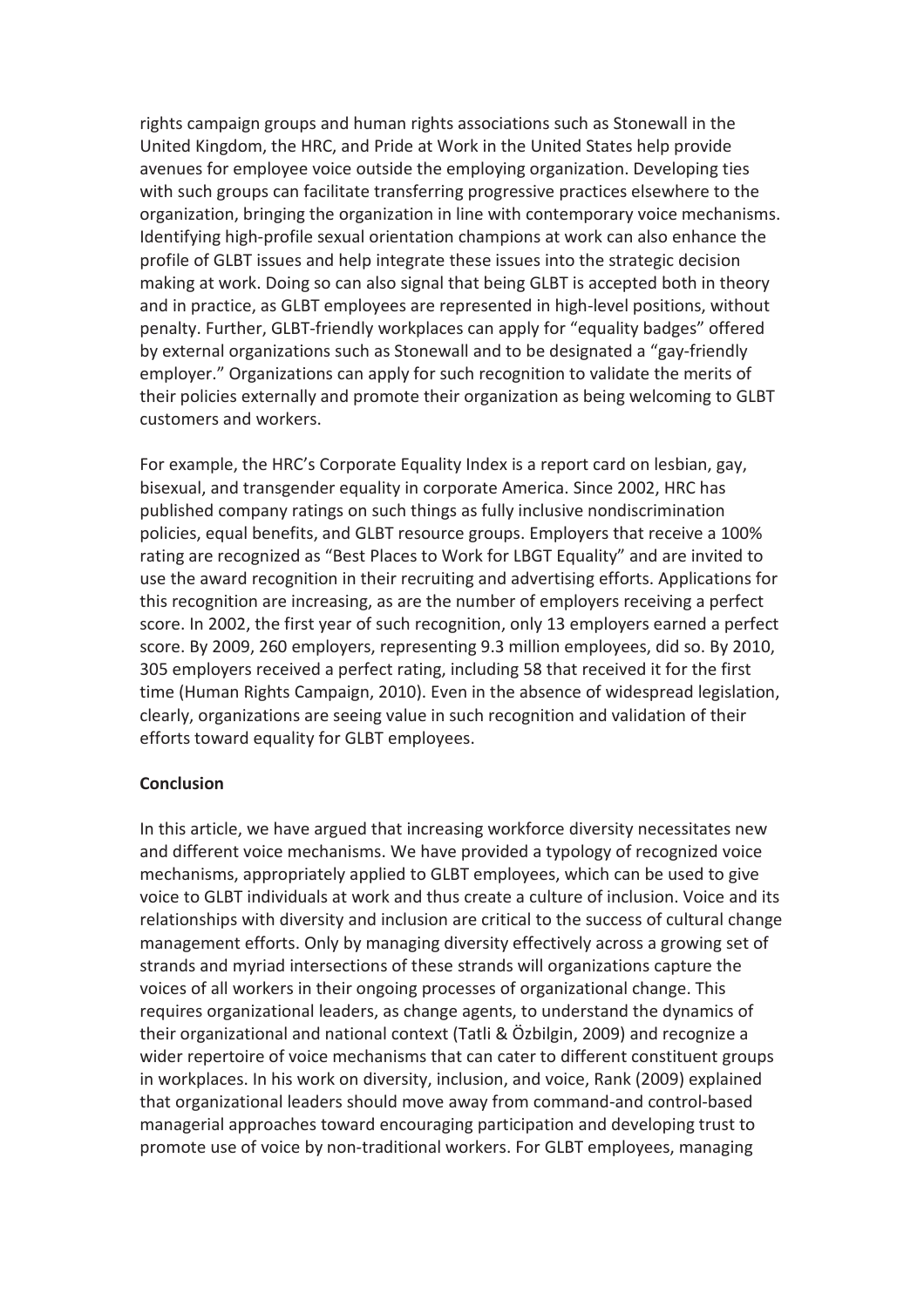diversity should consider aspects of inclusion that specifically consider their particular, unique concerns (see Roberson, 2006). If these concerns are addressed, organizations can expect higher levels of satisfaction, organizational commitment, and positive work attitudes from GLBT employees (Ragins & Cornwell, 2001). The estimated 8.8 million GLBT individuals in the United States and nearly four million in the United Kingdom are valuable current or potential employees, customers with significant purchasing power, and stakeholders with interest and influence. As Cox and Blake (1991) illustrated, employers that value diversity will have advantages in terms of attracting and retaining workers. Similarly, as mentioned, Waldo (1999) recommended GLBT employees make conscious efforts to seek organizations that are intolerant of heterosexism. The efforts of organizations such as the HRC to identify and publicize companies that support equality for GLBT employees underscore the increasing importance of specific efforts to include GLBT employees in diversity and inclusion efforts. In addition, some heterosexuals seek to work in and are more engaged with inclusive companies (Hannah, 2009, p. 110).

Aside from obvious business benefits, moral and social cases can be made for providing voice to GLBT workers. Providing such voice will require committed leadership. Howard Becker (1963) introduced the concept of "moral entrepreneurs" (p. 147) to denote individuals whose ideas stick and who can promote certain norms in organizational settings. There is a need to identify and foster moral entrepreneurs who can champion and promote the significance of democratic and fair use of voice at work and who can alter the normative topography of organizations by doing so. Through the example that moral entrepreneurs will set, the message of democratic and fair mechanisms of voice can be legitimized and routinized in practices, processes, and systems of work. Human resource managers can play a significant role in identifying and fostering moral entrepreneurship to promote voice for GLBT employees and other invisible minority groups.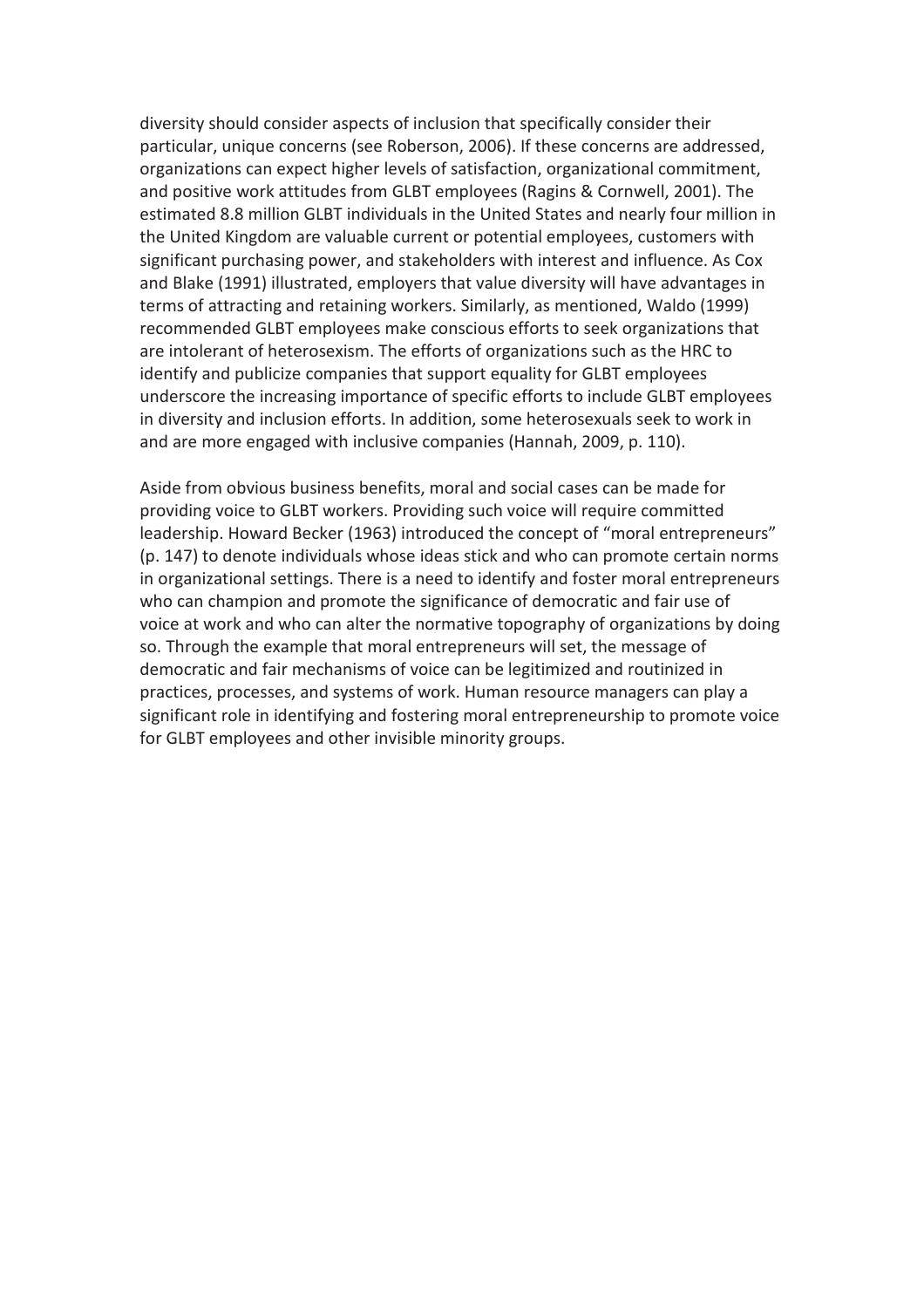#### **References**

Barron, L. (2009, August). Sexual orientation antidiscrimination legislation and hiring discrimination and prejudice. Paper presented at the annual meeting of the Academy of Management, Chicago.

Beatty, J. E., & Kirby, S. L. (2006). Beyond the legal environment: How stigma influences invisible identity groups in the workplace. Employee Rights and Responsibilities Journal, 18(1), 29–46.

Becker, H. S. (1963). Outsiders: Studies in the sociology of deviance. New York: Free Press.

Bell, M. P. (2007). Diversity in organizations. Mason, OH: South-Western.

Bell, M. P., Connerley, M. L., & Cocchiara, F. (2009). The case for mandatory diversity education. Academy of Management Learning and Education, 8(4), 597–609.

Benson, J., & Brown, M. (2010). Employee voice: Does union membership matter? Human Resource Management Journal, 20(1), 80–99.

Bishop, L., & Levine, D. I. (1999). Computer-mediated communication as employee voice: A case study. Industrial and Labor Relations Review, 52(2), 213–233.

Bowen, F., & Blackmon, K. (2003). Spirals of silence: The dynamic effects of diversity on organizational voice. Journal of Management Studies, 40(6), 1393–1417.

Brinsfield, C. T., Edwards, M. S., & Greenberg, J. (2009). Voice and silence in organizations: Historical review and current conceptualizations. In J. Greenberg & M. S. Edwards (Eds.), Voice and silence in organizations (pp. 1–33). Bingley, UK: Emerald Group.

CIPD. (2009). Employers' experiences in addressing sexual orientation, religion and belief at work (Research Report). London: Chartered Institute of Personnel and Development.

Colgan, F., Creegan, C., McKearney, A., & Wright, T. (2007). Equality and diversity policies and practices at work: Lesbian, gay and bisexual workers. Equal Opportunities International, 26(6), 590–609.

Colgan, F., Wright, T., Creegan, C., & McKearney, A. (2009). Equality and diversity in the public services: Moving forward on lesbian, gay and bisexual equality? Human Resource Management Journal, 19(3), 280–301.

Conklin, W. (2004). A perspective: Two stories that represent the voice of "others." Diversity Factor, 12(2), 30–34.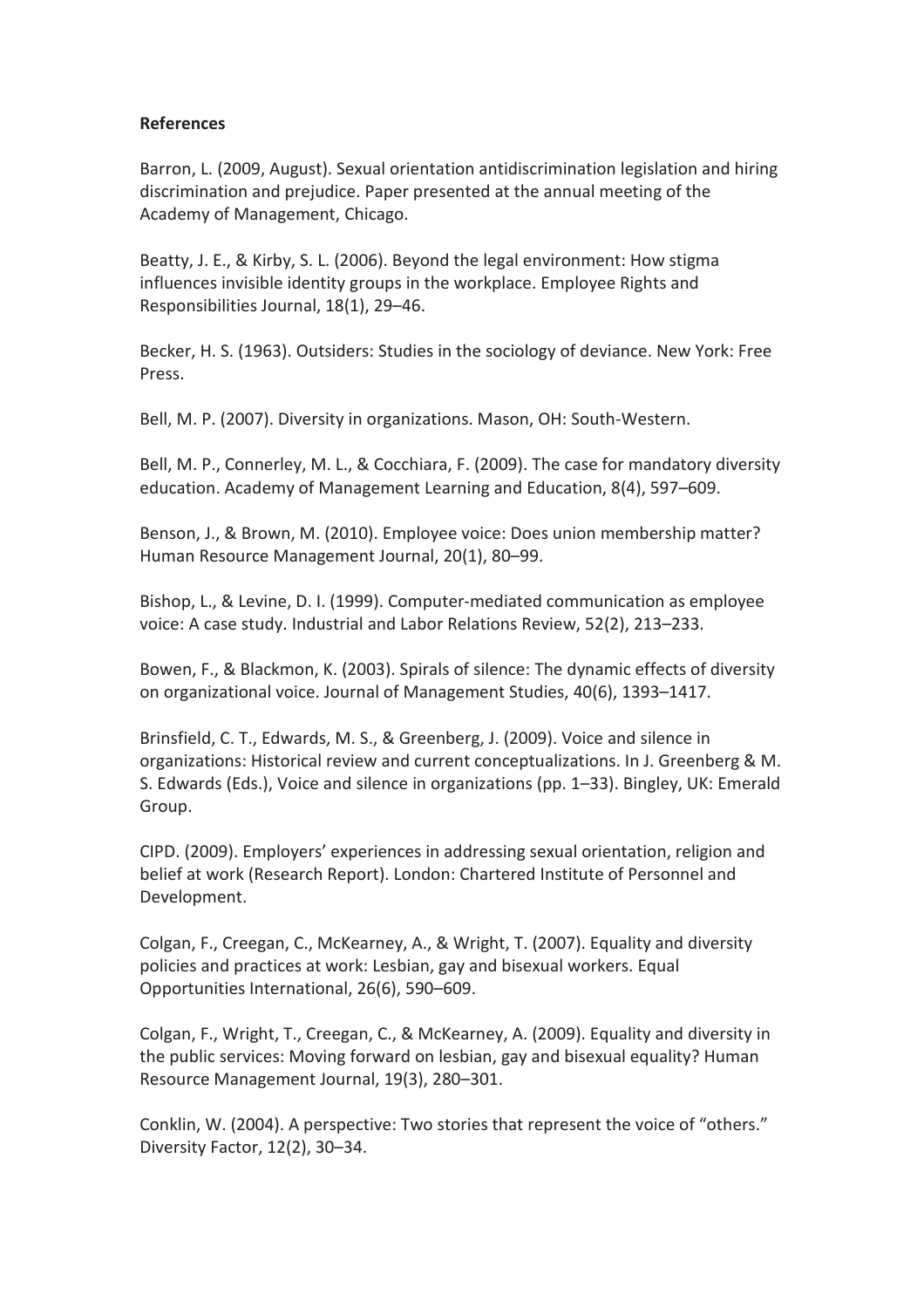Cox, T., & Blake, S. (1991). Managing cultural diversity: Implications for organizational competitiveness. Academy of Management Executive, 5(3), 45–56.

Creed, W. E. D. (2003). Voice lessons: Tempered radicalism and the use of voice and silence. Journal of Management Studies, 40(6), 1503–1536.

Croteau, R. (1996). Research on the work experiences of gay, lesbian, and bisexual people: An integrative review of methodology and findings. Journal of Vocational Behavior, 48(2), 195–209.

Day, N. E., & Greene, P. G. (2008). A case for sexual orientation diversity in small and large organizations. Human Resource Management, 47(3), 637–654.

Day, N. E., & Schoenrade, P. (1997). Staying in the closet versus coming out: Relationships between communication about sexual orientation and work attitudes. Personnel Psychology, 50(1), 147–163.

Dietch, E. A., Butz, R. M., & Brief, A. P. (2004). Out of the closet and out of a job? The nature, import, and causes of sexual orientation discrimination in the workplace. In R. W. Griffi n & A. O-Leary-Kelly (Eds.), The dark side of organizational behavior (pp. 187–234). San Francisco: Jossey-Bass.

Dundon, T., Wilkinson, A., Marchington, M., & Ackers, P. (2005). The management of voice in non-union organisations: Managers' perspectives. Employee Relations, 7(3), 307–319.

Dworkin, A. G., & Dworkin, R. J. (1999). The minority report. Fort Worth, TX: Harcourt Brace.

Ellis, J. B., & Van Dyne, L. (2009). Voice and silence and observers' reactions to defensive voice: Predictions based on communication competence theory. In J. Greenberg & M. S. Edwards (Eds.), Voice and silence in organizations (pp. 37–61). Bingley, UK: Emerald Group.

Erens, B., McManus, S., Prescott, A., & Field, J. (2003). National Survey of Sexual Attitudes and Lifestyles II: Reference tables and summary report. London: National Centre for Social Research.

Fouhy, B. (2004, June 21). Figures given on gays in the military. San Diego Union Tribune. Retrieved from [http://www.signonsandiego.com/uniontrib/20040621/news\\_1n21troops.html](http://www.signonsandiego.com/uniontrib/20040621/news_1n21troops.html)

Gallagher, N., & O'Leary, D. (2007). Recruitment 2020: How recruitment is changing and why it matters. London: Demos.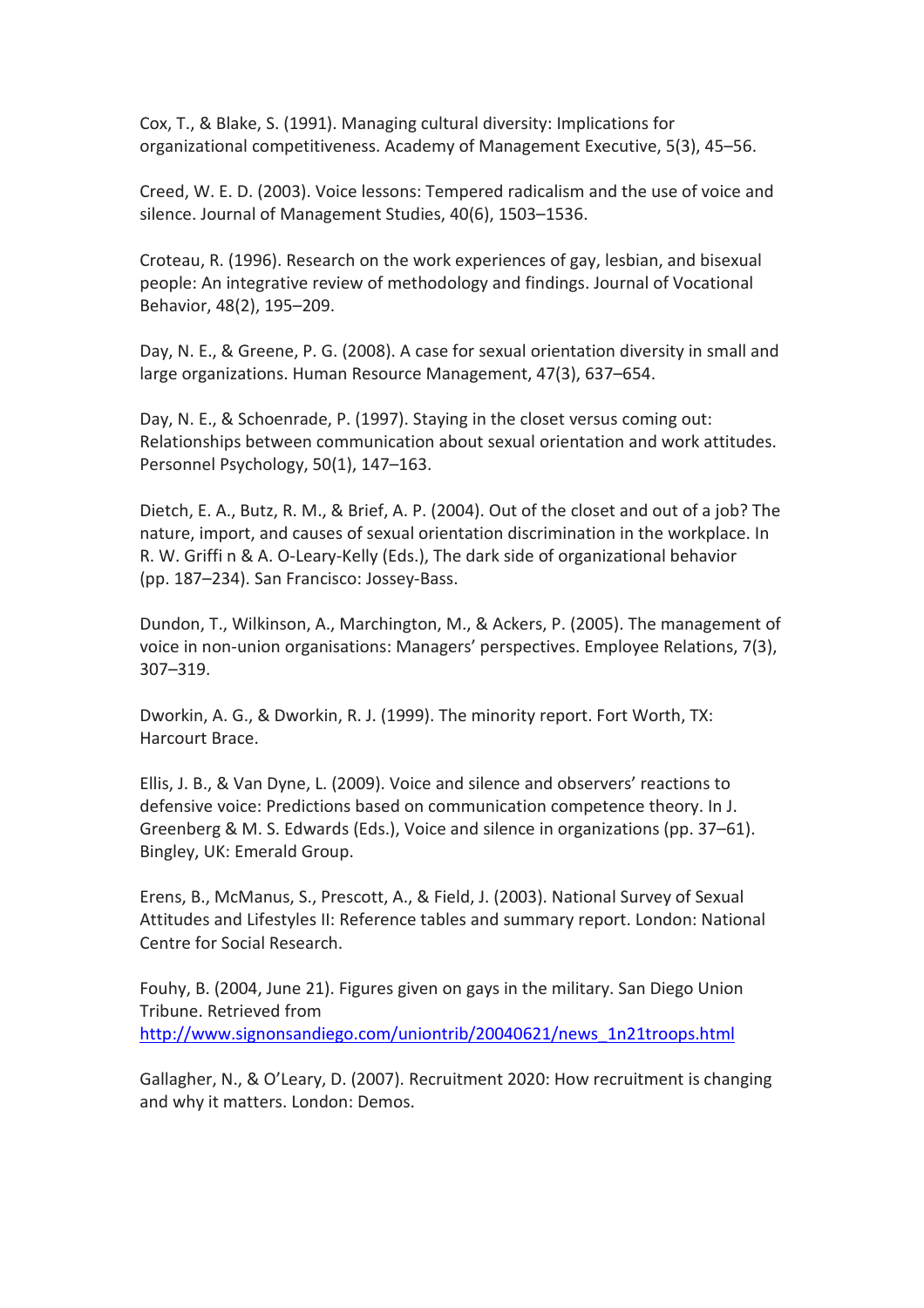Gates, G. J. (2006). Same-sex couples and the gay, lesbian, bisexual population: New estimates from the American Community Survey. Los Angeles: Williams Institute on Sexual Orientation Law and Policy.

Graham M. A. (1986). Out of the closet and into the courtroom. Employment Relations Today, 13, 167–173.

Greene, A. M., & Kirton, G. (2006). Trade unions and equality and diversity. In A. M. Konrad, P. Prasad, & J. K. Pringle (Eds.), Handbook of workplace diversity (pp. 489– 510). London: Sage.

Griffith, K., & Hebl, M. (2002). The disclosure dilemma for gay men and lesbians: Coming out at work. Journal of Applied Psychology, 87(6), 1191–1199.

Hannah, D. C. (2009, June 2). Why should companies offer LGBT benefits? DiversityInc. Retrieved from <http://diversityinc.com/content/1757/article/5909/>

Harding, R., & Peel, E. (2007). Heterosexism at work: Diversity training, discrimination law and the limits of liberal individualism. In V. Clarke & E. Peel (Eds.), Out in psychology: Lesbian, gay, bisexual, trans and queer perspectives (pp. 241–71). New York: Wiley.

Harvey, C., & Allard, M. J. (2002). Understanding and managing diversity (2nd ed.). Upper Saddle River, NJ: Prentice Hall.

Herek, G. M. (1993). The context of anti-gay violence:Notes on cultural and psychological heterosexism. In L. D. Farnets & D. C. Kimmel (Eds.), Psychological perspectives on lesbian and gay male experiences (pp. 89–107). New York: Columbia University Press.

Hewlin, P. F. (2009). Wearing the cloak: Antecedents and consequences of creating facades of conformity. Journal of Applied Psychology, 94(3), 727–741.

Hirschman, A. O. (1970). Exit, voice, and loyalty. Cambridge, MA: Harvard University Press.

Huffman, A. H., Watrous-Rodriguez, K. M., & King, E. B. (2008). Supporting a diverse workforce: What type of support is most meaningful for lesbian and gay employees? Human Resource Management, 47(2), 237–253.

Human Rights Campaign. (2010). Corporate equality index. Retrieved from [http://issuu.com/hrcworkplace/docs/hrc\\_corporate\\_equality\\_index\\_2010?mode=e](http://issuu.com/hrcworkplace/docs/hrc_corporate_equality_index_2010?mode=embed&layout=http%3A%2F%2Fskin.issuu.com%2Fv%2Flight%2Flayout.xml&showFlipBtn=true) [mbed&layout=http%3A%2F%2Fskin.issuu.com%2Fv%2Flight%2Flayout.xml&showFli](http://issuu.com/hrcworkplace/docs/hrc_corporate_equality_index_2010?mode=embed&layout=http%3A%2F%2Fskin.issuu.com%2Fv%2Flight%2Flayout.xml&showFlipBtn=true) [pBtn=true](http://issuu.com/hrcworkplace/docs/hrc_corporate_equality_index_2010?mode=embed&layout=http%3A%2F%2Fskin.issuu.com%2Fv%2Flight%2Flayout.xml&showFlipBtn=true)

Human Rights Campaign, Service Members Legal Defense Network, American Veterans for Equal Rights. (2004). Documenting courage: Gay, lesbian, bisexual and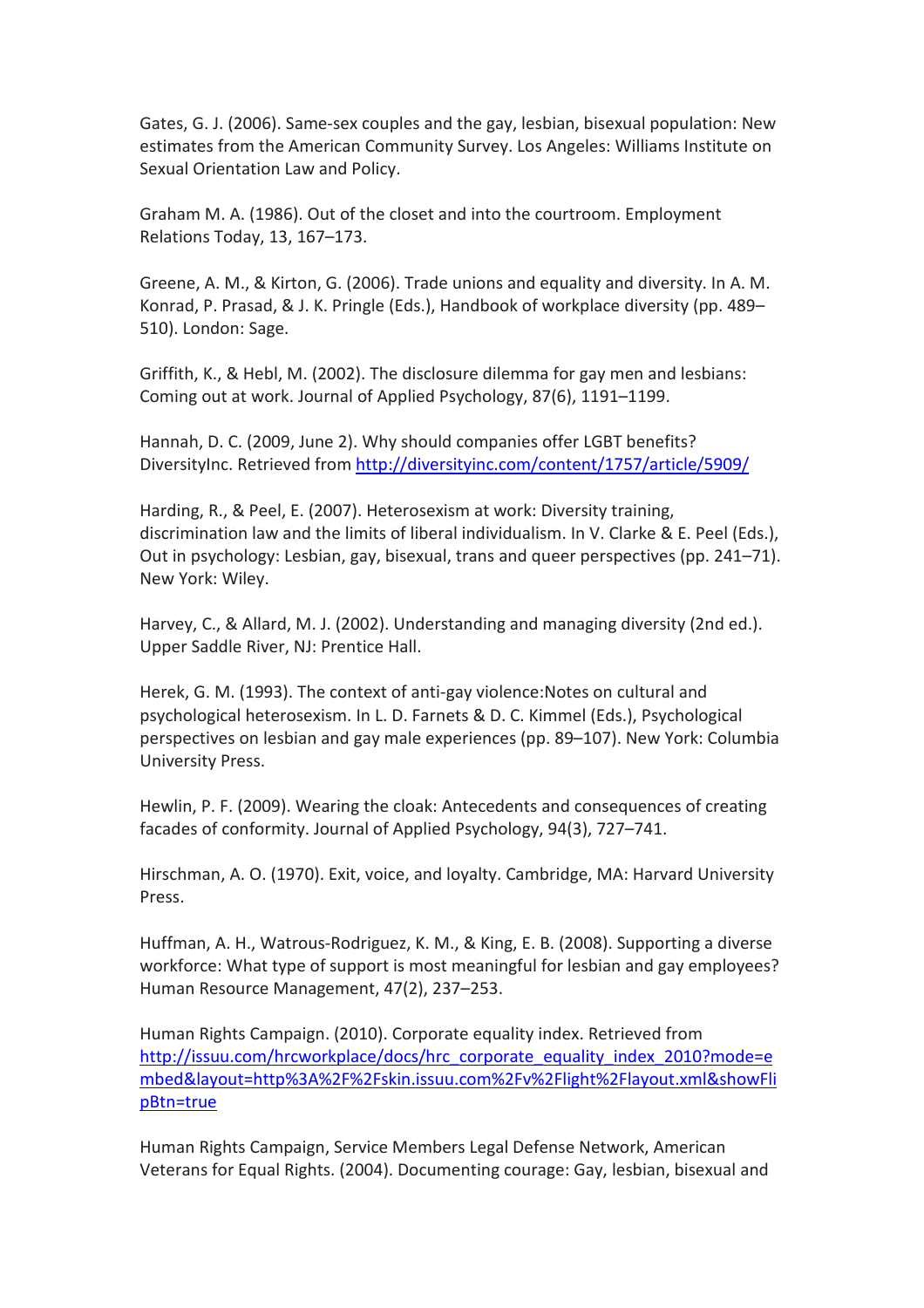transgender veterans speak out. Retrieved from <http://www.hrc.org/documents/Courage.pdf>

Hunsberger, B. (1996). Religious fundamentalism, right-wing authoritarianism, and hostility toward homosexuals in non-Christian religious groups. International Journal for the Psychology of Religion, 6(1), 39–49.

Hunt, G., & Rayside, D. (2000). Labor union response to diversity in Canada and the United States. Industrial Relations, 39(3), 401–444.

Johannesen, R. L. (1974). The functions of silence: A plea for communication research. Western Speech, 38(1), 25–35.

Johnston, W. B., & Packer, A. E. (1987). Workforce 2000: Work and workers for the twenty-first century. Indianapolis, IN: Hudson Institute.

Jonsen, K., Maznevski, M. L., & Schneider, S. C. (in press). Diversity and its not so diverse literature: An international perspective. International Journal of Cross Cultural Management.

Keane, C. (2008). Don't ask, don't tell: Secrets—their use and abuse in organizations. Journal of Management Inquiry, 17(2), 107–110.

Kirton, G., & Greene, A. M. (2002). The dynamics of positive action in UK trade unions: The case of women and black members. Industrial Relations Journal, 33(2), 157–173.

Kirton, G., & Greene, A. M. (2005). The dynamics of managing diversity: A critical approach. Oxford: Butterworth-Heinemann.

Leppel, K. (2009). Labour force status and sexual orientation. Economica, 76(301), 197–207.

Levine, M. P., & Leonard, R. (1984). Discrimination against lesbians in the work force. Signs: Journal of Women in Culture and Society, 9(4), 700–710.

Lewin, D., & Mitchell, D. (1992). Systems of employee voice: Theoretical and empirical perspectives. California Management Review, 34(3), 95–111.

Lirio, P., Lee, M. D., Williams, M. L., Haugen, L. K., & Kossek, E. E. (2008). The inclusion challenge with reduced-load professionals: The role of the manager. Human Resource Management, 47(3), 443–461.

Lubensky, M. E., Holland, S. L., Wiethoff, C., & Crosby, F. J. (2004). Diversity and sexual orientation: Valuing sexual minorities in the workplace. In M. S. Stockdale & F. Crosby (Eds.), The psychology and management of diversity (pp. 206–223). London: Blackwell.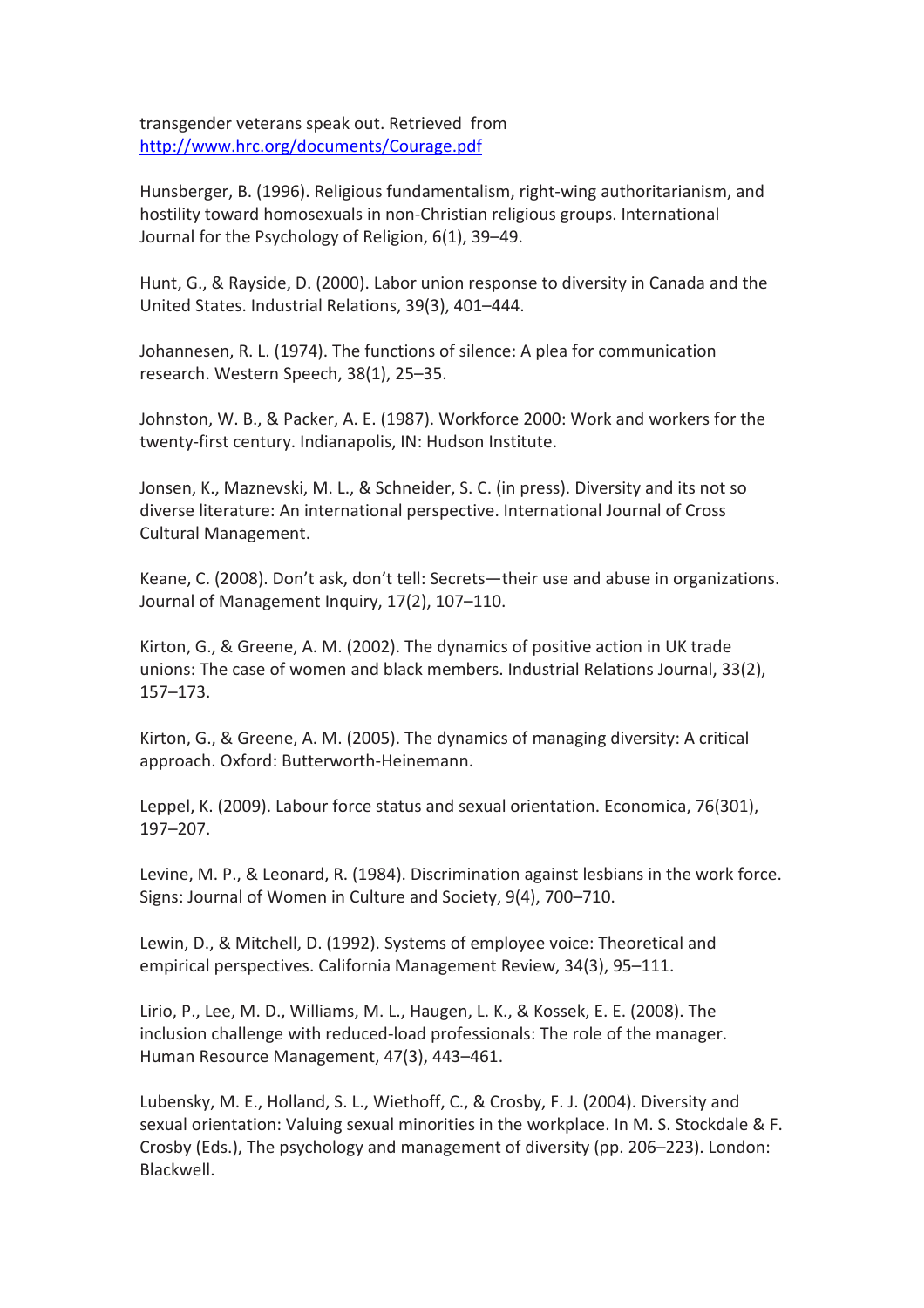Meyerson, D. E. (2001). Tempered radicals: How people use difference to inspire change at work. Boston: Harvard Business School Press.

Miller, F. A., & Katz, J. H. (2002). The inclusion breakthrough: Unleashing the real power of diversity. San Francisco: Berrett-Koehler.

Morehead, A., Steele, M., Alexander, M., Stephen, K., & Duffi n, L. (1997). Changes at work. Melbourne, Australia: Longman.

Morrison, E. W., & Milliken, F. J. (2000). Organizational silence: A barrier to change and development in a pluralistic world. Academy of Management Review, 25(4), 706–725.

O'Keefe, E. (2010, February 2). "Don't ask, don't tell" Senate hearing. Washington Post. Retrieved from

[http://voices.washingtonpost.com/federaleye/2010/02/live\\_blog\\_dont\\_ask\\_dont\\_t](http://voices.washingtonpost.com/federaleye/2010/02/live_blog_dont_ask_dont_tell_s.html) [ell\\_s.html](http://voices.washingtonpost.com/federaleye/2010/02/live_blog_dont_ask_dont_tell_s.html)

Oracle. (2010). Oracle celebrates lesbian, gay, bisexual, transgendered community during Pride Week. Retrieved from <http://www.oracle.com/corporate/community/stories/pride-week.html>

Özbilgin M., & Woodward, D. (2003). Banking and gender. London: Palgrave-IB Tauris.

Pinder, C., & Harlos, K. (2001). Employee silence: Quiescence and acquiescence as responses to perceived injustice. In G. Ferris (Ed.), Research in personnel and human resources management (Vol. 20, pp. 331–369). Greenwich, CT: JAI Press.

Pless, N. M., & Maak, T. (2004). Building an inclusive diversity culture: Principles, processes, and practices. Journal of Business Ethics, 54(2), 129–147.

Poulin, C., Gouliquer, L., & Moore, J. (2009). Discharged for homosexuality from the Canadian military. Feminism and Psychology, 19(4), 496–516.

Ragins, B. R. (2008). Disclosure disconnects: Antecedents and consequences of disclosing invisible stigmas across life domains. Academy of Management Review, 33(1), 194–215.

Ragins, B. R., & Cornwell, J. M. (2001). Pink triangles: Antecedents and consequences of perceived workplace discrimination against gay and lesbian employees. Journal of Applied Psychology, 86(6), 1244–1261.

Rank, J. (2009). Challenging the status quo: Diversity, employee voice and proactive behaviour. In M. Özbilgin (Ed.), Equality, diversity and inclusion at work: A research companion (pp. 195–215). Cheltenham, UK: Edward Elgar.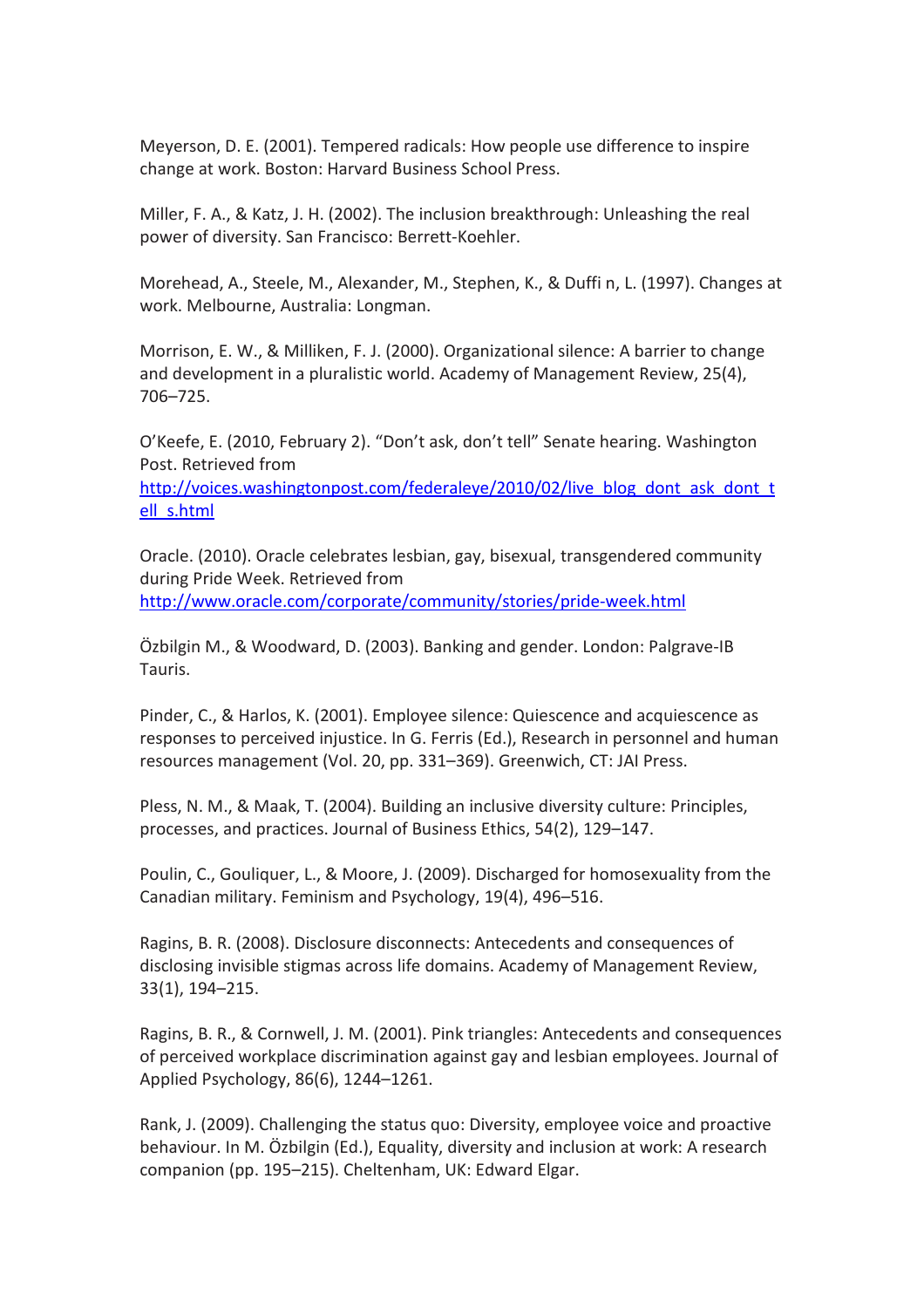Roberson, Q. (2006). Disentangling the meanings of diversity and inclusion in organizations. Group and Organization Management, 31(2), 212–236.

Roberts, G. E. (2002). Employee performance appraisal system participation: A system that works. Public Personnel Management, 32(1), 89–98.

Rostosky, S. S., & Riggle, E. D. B. (2002). "Out" at work: The relation of actor and partner workplace policy and internalized homophobia to disclosure status. Journal of Counseling Psychology, 49(4), 411–419.

SHRM. (2008). 2008 SHRM leadership summit on diversity and inclusion. Alexandria, VA: Author.

Silverschanz, P., Cortina, L. M., Konik, J., & Magley, V. (2008). Slurs, snubs, and queer jokes: Incidence and impact of heterosexist harassment in academia. Sex Roles, 58(3–4), 179–191.

Tatli, A., & Özbilgin, M. F. (2009). Understanding diversity managers' role in organizational change: Towards a conceptual framework. Canadian Journal of Administrative Sciences, 26 (3), 244–258.

Trebilcock, A. (1991). Strategies for strengthening women's participation in trade union leadership. International Labour Review, 130(4), 407–426.

Urwin, P., Murphy, R., & Michielsens, E. (2007). Employee voice regimes and the characteristics of conflict: An analysis of the 2003 survey of employment tribunal applications. Human Resource Management Journal, 17(2), 178–197.

Van Dyne, L., Ang, S., & Botero, I. C. (2003). Conceptualizing employee silence and employee voice as multidimensional constructs. Journal of Management Studies, 40(6), 1359–1392.

Waldo, C. R. (1999). Working in a majority context: A structural modeling of heterosexism as minority stress in the workplace. Journal of Counseling Psychology, 46(2), 218–232.

Webley, K. (2010, February 15). Brief history: Gays in the military. Time, 13.

Weinthal, B. (2009, June 25). Labor big outs himself. Gay City News. Retrieved from [http://www.gaycitynews.com/articles/2009/06/26/gay\\_city\\_news/features/doc4a4](http://www.gaycitynews.com/articles/2009/06/26/gay_city_news/features/doc4a43cb5550a5d317624490.txt) [3cb5550a5d317624490.txt](http://www.gaycitynews.com/articles/2009/06/26/gay_city_news/features/doc4a43cb5550a5d317624490.txt)

Who am I? (2009). [Advertisement]. DiversityInc. 8(3), 1. See also: <http://www.pwc.com/us/en/about-us/diversity/pwc-diversity.jhtml>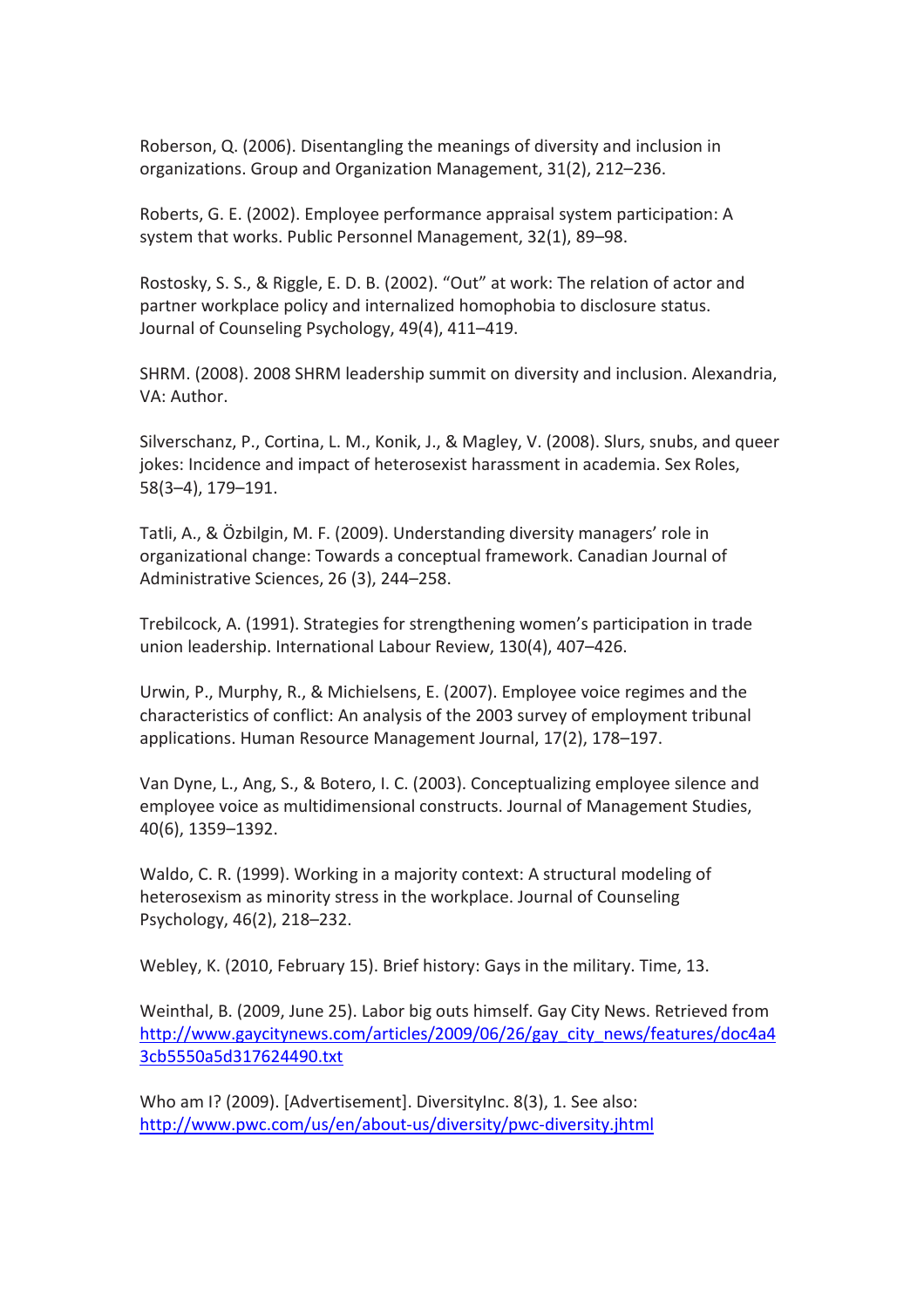Wilkinson, A., Dundon, T., Marchington, M., & Ackers, P. (2004). Changing patterns of employee voice. Journal of Industrial Relations, 46(3), 298–322.

Williams, L., & Jones, A. (2005). Changing demographics. London: Work Foundation. Retrieved from

[http://www.theworkfoundation.com/assets/docs/publications/100\\_Changing%20de](http://www.theworkfoundation.com/assets/docs/publications/100_Changing%20demographics.pdf) [mographics.pdf](http://www.theworkfoundation.com/assets/docs/publications/100_Changing%20demographics.pdf)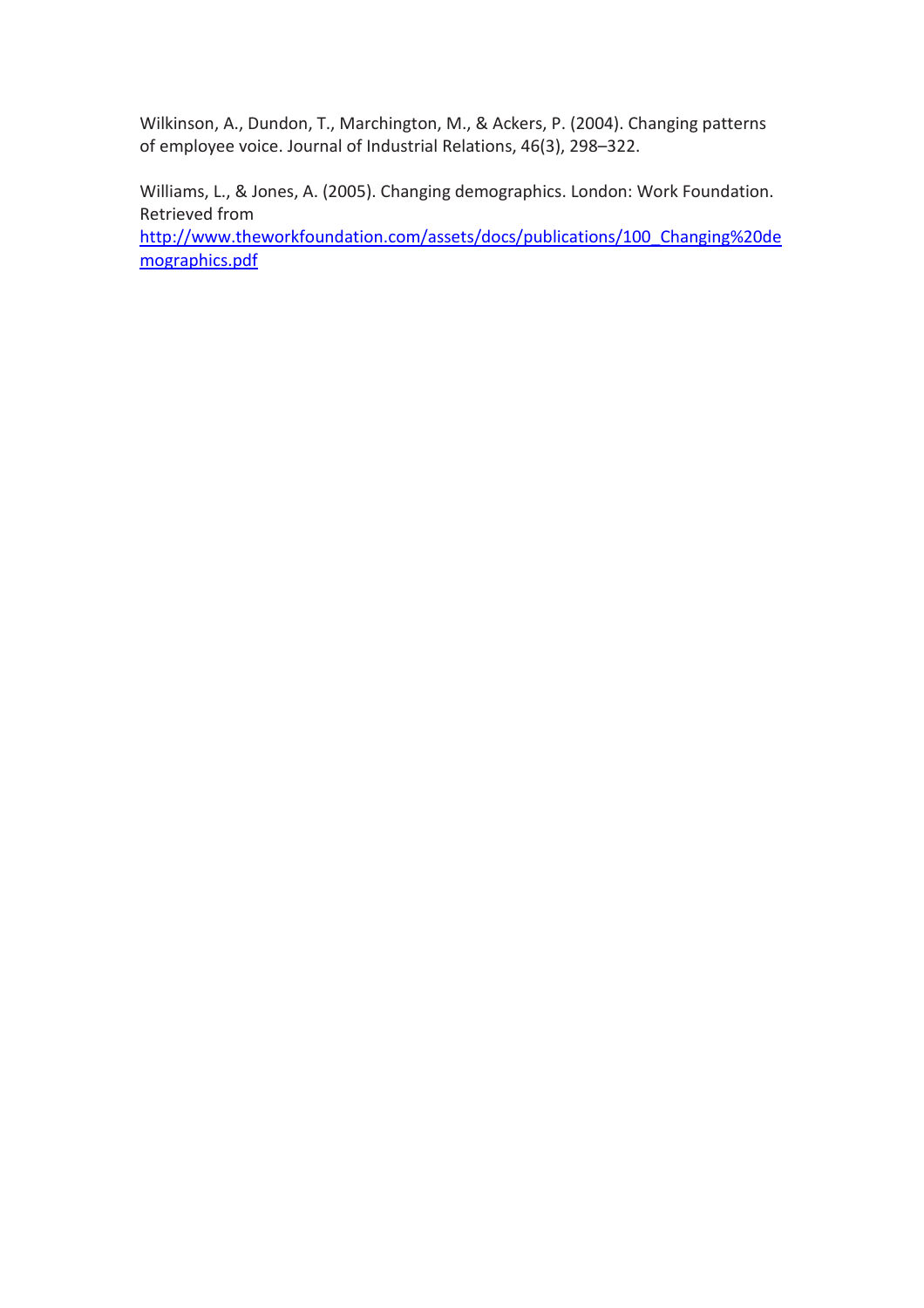#### **TABLE 1: DEFINITIONS**

| Term                | <b>Definition</b>                                                          | <b>Source</b>       |
|---------------------|----------------------------------------------------------------------------|---------------------|
| Heterosexism        | "An ideological system that denies,                                        | Herek (1993)        |
|                     | denigrates, and stigmatizes any                                            | Waldo (1999)        |
|                     | nonheterosexual behavior, relationship,                                    |                     |
|                     | identity, or community"; the normalizing                                   |                     |
|                     | and privileging of heterosexuality                                         |                     |
| Inclusion           | The ability to contribute fully and                                        | Herek (1993)        |
|                     | effectively to an organization;                                            | Waldo (1999)        |
|                     | a sense of belonging, respect, and being                                   |                     |
|                     | valued                                                                     |                     |
| Voice               | Any attempt at all to change, rather than                                  | Hirschman           |
|                     | to escape from, an objectionable state of                                  | (1970)              |
|                     | affairs; intentionally expressing work-                                    | Ellis & Van Dyne    |
|                     | related ideas, information, and opinions                                   | (2009)              |
| Quiescent/defensive | Expression of ideas, information, and                                      | Ellis & Van Dyne    |
| voice               | opinions with the goal of protecting<br>oneself from abuse or mistreatment | (2009)              |
|                     |                                                                            |                     |
| Acquiescent voice   | Disengaged expression of ideas,<br>information, and opinions, based on     | Van Dyne, Ang,<br>& |
|                     | resignation                                                                | Botero (2003)       |
| Pro-social voice    | Other-oriented expression of ideas,                                        | Van Dyne et al.     |
|                     | information, and opinions for constructive                                 | (2003)              |
|                     | ways to improve work and organizations,                                    |                     |
|                     | based on cooperative motives                                               |                     |
| Silence             | The intentional, conscious decision of                                     | Morrison            |
|                     | employees to withhold their opinions and                                   | & Milliken          |
|                     | concerns about organizational                                              | (2000); Pinder &    |
|                     | circumstances                                                              | Harlos (2001)       |
| Quiescent/defensive | Active withholding of relevant ideas,                                      | Pinder & Harlos     |
| silence             | information, or opinions as a form of self-                                | (2001)              |
|                     | protection, based on fear                                                  | Van Dyne et al.     |
|                     |                                                                            | (2003)              |
| Acquiescent silence | Passive withholding of relevant ideas,                                     | Pinder & Harlos     |
|                     | information, or opinions, based on                                         | (2001)              |
|                     | resignation                                                                | Van Dyne et al.     |
|                     |                                                                            | (2003)              |
| Pro-social silence  | Withholding work-related ideas,                                            | Van Dyne et al.     |
|                     | information, or opinions with the goal of                                  | (2003)              |
|                     | benefi ting other people or the                                            |                     |
|                     | organization, based on altruism or                                         |                     |
|                     | cooperative motives                                                        |                     |
| Climate of silence  | Widely shared perceptions among                                            | Morrison &          |
|                     | employees that speaking                                                    | Milliken (2000)     |
|                     | up is not worth the effort or is downright                                 |                     |
|                     | dangerous                                                                  |                     |